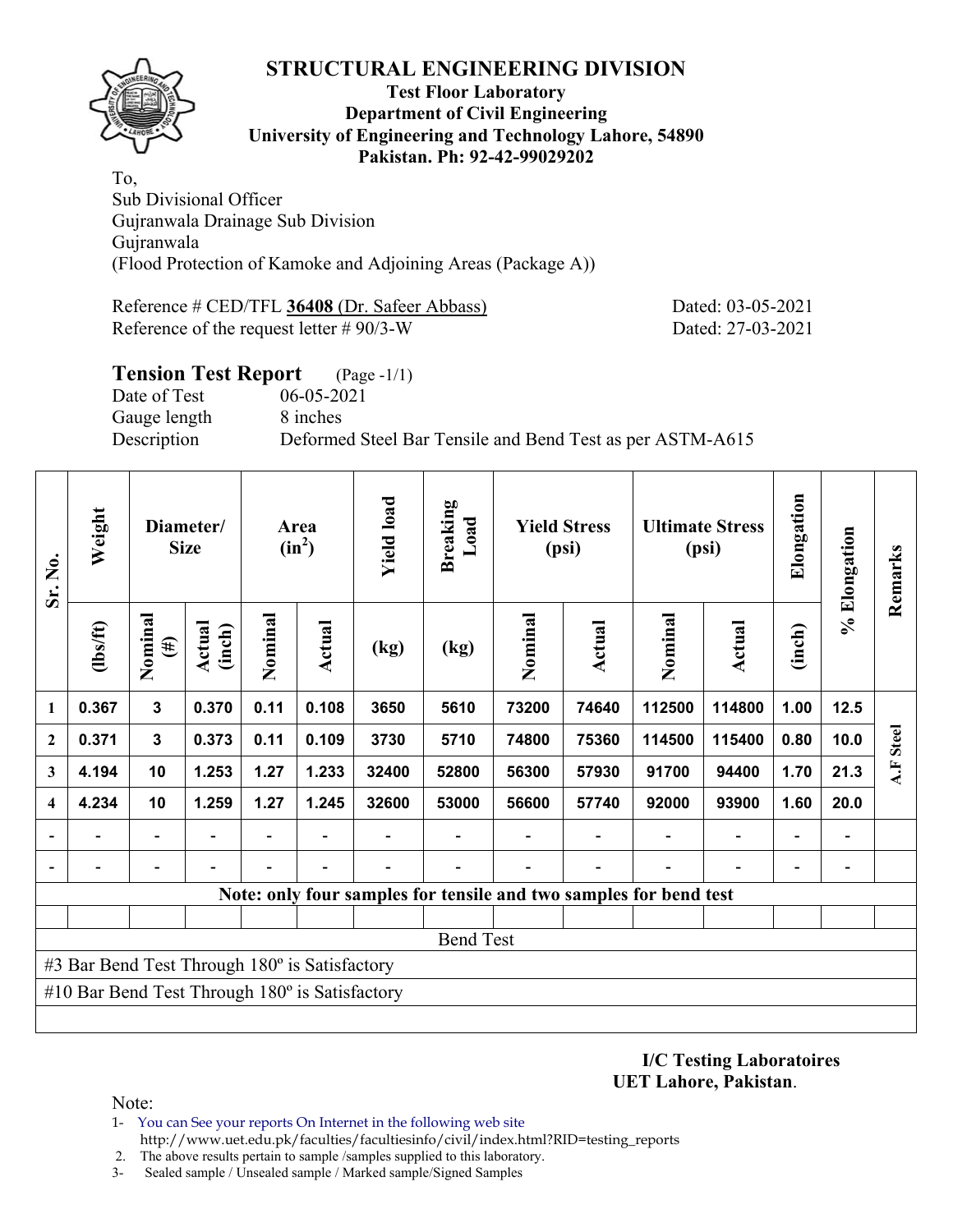

**Test Floor Laboratory Department of Civil Engineering University of Engineering and Technology Lahore, 54890 Pakistan. Ph: 92-42-99029202** 

To, General Manager AYQ Developers Pvt Ltd. Union Complex

Reference # CED/TFL **36418** (Dr. Safeer Abbass) Dated: 04-05-2021 Reference of the request letter # Nil Dated: 29-04-2021

# **Tension Test Report** (Page -1/1) Date of Test 06-05-2021 Gauge length 8 inches Description Deformed Steel Bar Tensile and Bend Test as per ASTM-A615

| Sr. No.        | Weight                                        |                          | Diameter/<br><b>Size</b> |                | Area<br>$(in^2)$         | <b>Yield load</b> | <b>Breaking</b><br>Load                                         |         | <b>Yield Stress</b><br>(psi) |                          | <b>Ultimate Stress</b><br>(psi) | Elongation               | % Elongation                 | Remarks          |
|----------------|-----------------------------------------------|--------------------------|--------------------------|----------------|--------------------------|-------------------|-----------------------------------------------------------------|---------|------------------------------|--------------------------|---------------------------------|--------------------------|------------------------------|------------------|
|                | $lbsft$                                       | Nominal<br>$(\#)$        | Actual<br>(inch)         | Nominal        | <b>Actual</b>            | (kg)              | (kg)                                                            | Nominal | <b>Actual</b>                | Nominal                  | <b>Actual</b>                   | (inch)                   |                              |                  |
| 1              | 0.405                                         | $\overline{\mathbf{3}}$  | 0.389                    | 0.11           | 0.119                    | 2680              | 3420                                                            | 53700   | 49590                        | 68600                    | 63300                           | 1.70                     | 21.3                         |                  |
| $\mathbf{2}$   | 0.390                                         | $\mathbf{3}$             | 0.382                    | 0.11           | 0.115                    | 2980              | 3750                                                            | 59800   | 57340                        | 75200                    | 72200                           | 1.70                     | 21.3                         | <b>H-I Steel</b> |
| 3              | 0.373                                         | $\mathbf{3}$             | 0.374                    | 0.11           | 0.110                    | 3290              | 4100                                                            | 66000   | 66150                        | 82200                    | 82500                           | 1.40                     | 17.5                         |                  |
| $\overline{a}$ |                                               | $\overline{\phantom{0}}$ |                          |                |                          |                   |                                                                 |         |                              |                          | $\overline{\phantom{0}}$        | $\overline{\phantom{0}}$ |                              |                  |
| $\blacksquare$ | $\overline{\phantom{0}}$                      | $\blacksquare$           | $\overline{\phantom{a}}$ | $\blacksquare$ | $\overline{\phantom{a}}$ |                   |                                                                 |         |                              | $\overline{\phantom{a}}$ | $\overline{a}$                  | $\overline{\phantom{0}}$ | $\qquad \qquad \blacksquare$ |                  |
|                |                                               | $\overline{\phantom{0}}$ |                          |                | $\overline{\phantom{a}}$ |                   |                                                                 |         | $\overline{\phantom{0}}$     | $\blacksquare$           | $\overline{\phantom{0}}$        | $\overline{\phantom{0}}$ |                              |                  |
|                |                                               |                          |                          |                |                          |                   | Note: only two samples for tensile and one sample for bend test |         |                              |                          |                                 |                          |                              |                  |
|                |                                               |                          |                          |                |                          |                   |                                                                 |         |                              |                          |                                 |                          |                              |                  |
|                |                                               |                          |                          |                |                          |                   | <b>Bend Test</b>                                                |         |                              |                          |                                 |                          |                              |                  |
|                | #3 Bar Bend Test Through 180° is Satisfactory |                          |                          |                |                          |                   |                                                                 |         |                              |                          |                                 |                          |                              |                  |
|                |                                               |                          |                          |                |                          |                   |                                                                 |         |                              |                          |                                 |                          |                              |                  |
|                |                                               |                          |                          |                |                          |                   |                                                                 |         |                              |                          |                                 |                          |                              |                  |

**I/C Testing Laboratoires UET Lahore, Pakistan**.

Note:

1- You can See your reports On Internet in the following web site http://www.uet.edu.pk/faculties/facultiesinfo/civil/index.html?RID=testing\_reports

2. The above results pertain to sample /samples supplied to this laboratory.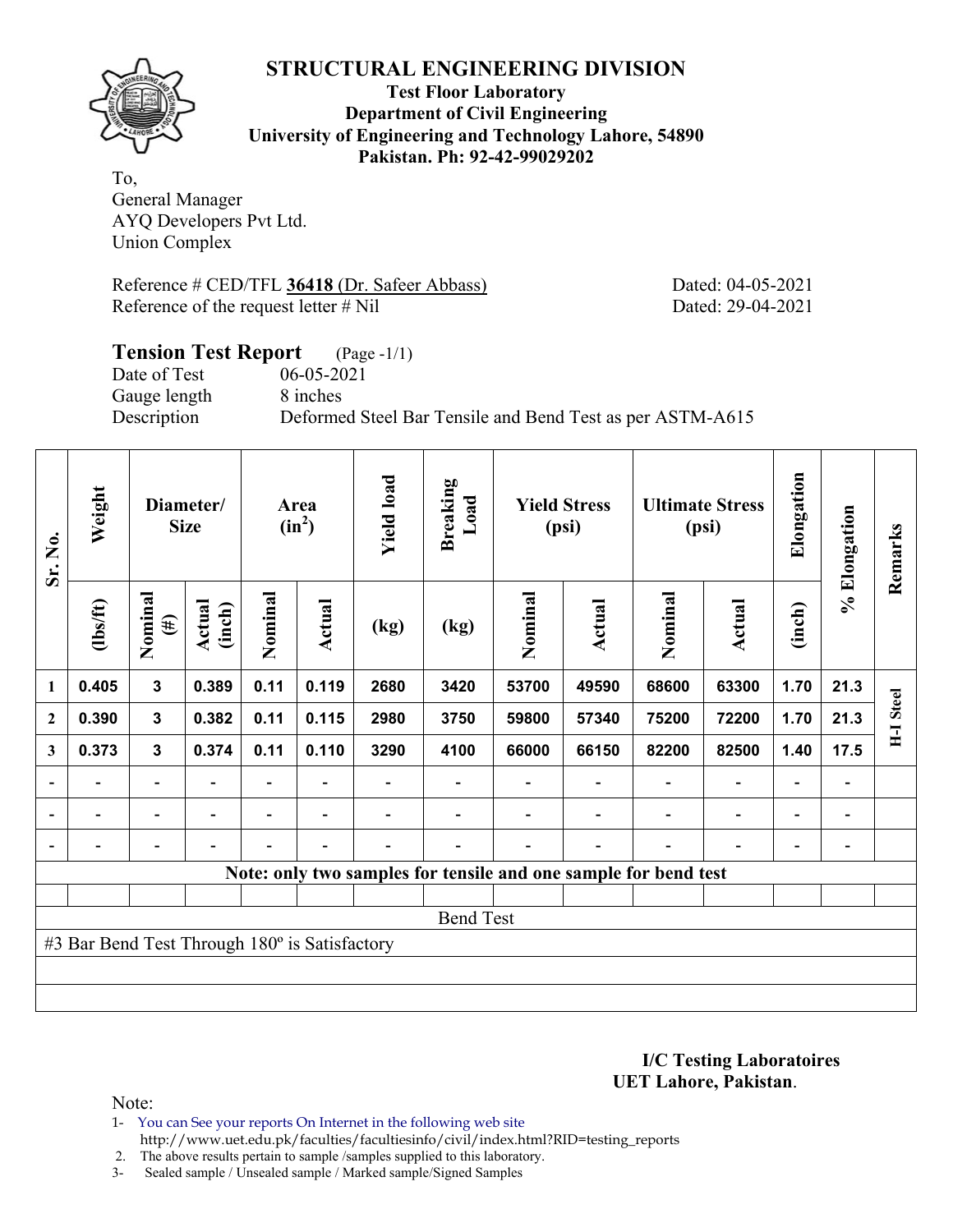

### **Test Floor Laboratory Department of Civil Engineering University of Engineering and Technology Lahore, 54890 Pakistan. Ph: 92-42-99029202**

To, Sub Divisional Officer R/O Drainage Sub Division Sheikhupura (Rehabilitation of Old Deg Nullah from Deg Diversion Channel to QB Link Canal RD 0+000- 103+000) Reference # CED/TFL **36419** (Dr. Safeer Abbass) Dated: 04-05-2021 Reference of the request letter # 258/2-W Dated: 27-04-2021

# **Tension Test Report** (Page -1/1)

Date of Test 06-05-2021 Gauge length 8 inches

Description Deformed Steel Bar Tensile and Bend Test as per ASTM-A615

| Sr. No.                 | Weight                                                            |         | Diameter/<br><b>Size</b><br>(inch) |         | Area<br>$(in^2)$ | <b>Yield load</b>                                    | <b>Breaking</b><br>Load |         | <b>Yield Stress</b><br>(psi) |         | <b>Ultimate Stress</b><br>(psi) | Elongation | % Elongation | Remarks      |
|-------------------------|-------------------------------------------------------------------|---------|------------------------------------|---------|------------------|------------------------------------------------------|-------------------------|---------|------------------------------|---------|---------------------------------|------------|--------------|--------------|
|                         | (1bs/ft)                                                          | Nominal | Actual                             | Nominal | Actual           | (kg)                                                 | (kg)                    | Nominal | <b>Actual</b>                | Nominal | Actual                          | (inch)     |              |              |
| 1                       | 0.372                                                             | 3/8     | 0.373                              | 0.11    | 0.109            | 3790                                                 | 5770                    | 76000   | 76400                        | 115700  | 116400                          | 0.90       | 11.3         |              |
| $\mathbf{2}$            | 0.368                                                             | 3/8     | 0.371                              | 0.11    | 0.108            | 3750                                                 | 5700                    | 75200   | 76500                        | 114300  | 116300                          | 1.00       | 12.5         | <b>Steel</b> |
| 3                       | 4.238                                                             | 10/8    | 1.259                              | 1.27    | 1.246            | 35600                                                | 53800                   | 61800   | 62990                        | 93400   | 95200                           | 1.50       | 18.8         | A.F.         |
| $\overline{\mathbf{4}}$ | 4.233                                                             | 10/8    | 1.259                              | 1.27    | 1.244            | 35800                                                | 53800                   | 62200   | 63420                        | 93400   | 95300                           | 1.50       | 18.8         |              |
|                         |                                                                   |         |                                    |         |                  |                                                      |                         |         |                              |         |                                 |            |              |              |
| $\overline{a}$          |                                                                   |         |                                    |         |                  |                                                      |                         |         |                              |         |                                 |            |              |              |
|                         | Note: only four samples for tensile and two samples for bend test |         |                                    |         |                  |                                                      |                         |         |                              |         |                                 |            |              |              |
|                         |                                                                   |         |                                    |         |                  |                                                      |                         |         |                              |         |                                 |            |              |              |
|                         |                                                                   |         |                                    |         |                  |                                                      | <b>Bend Test</b>        |         |                              |         |                                 |            |              |              |
|                         |                                                                   |         |                                    |         |                  | 3/8" Dia Bar Bend Test Through 180° is Satisfactory  |                         |         |                              |         |                                 |            |              |              |
|                         |                                                                   |         |                                    |         |                  | 10/8" Dia Bar Bend Test Through 180° is Satisfactory |                         |         |                              |         |                                 |            |              |              |
|                         |                                                                   |         |                                    |         |                  |                                                      |                         |         |                              |         |                                 |            |              |              |

**I/C Testing Laboratoires UET Lahore, Pakistan**.

- 1- You can See your reports On Internet in the following web site http://www.uet.edu.pk/faculties/facultiesinfo/civil/index.html?RID=testing\_reports
- 2. The above results pertain to sample /samples supplied to this laboratory.
- 3- Sealed sample / Unsealed sample / Marked sample/Signed Samples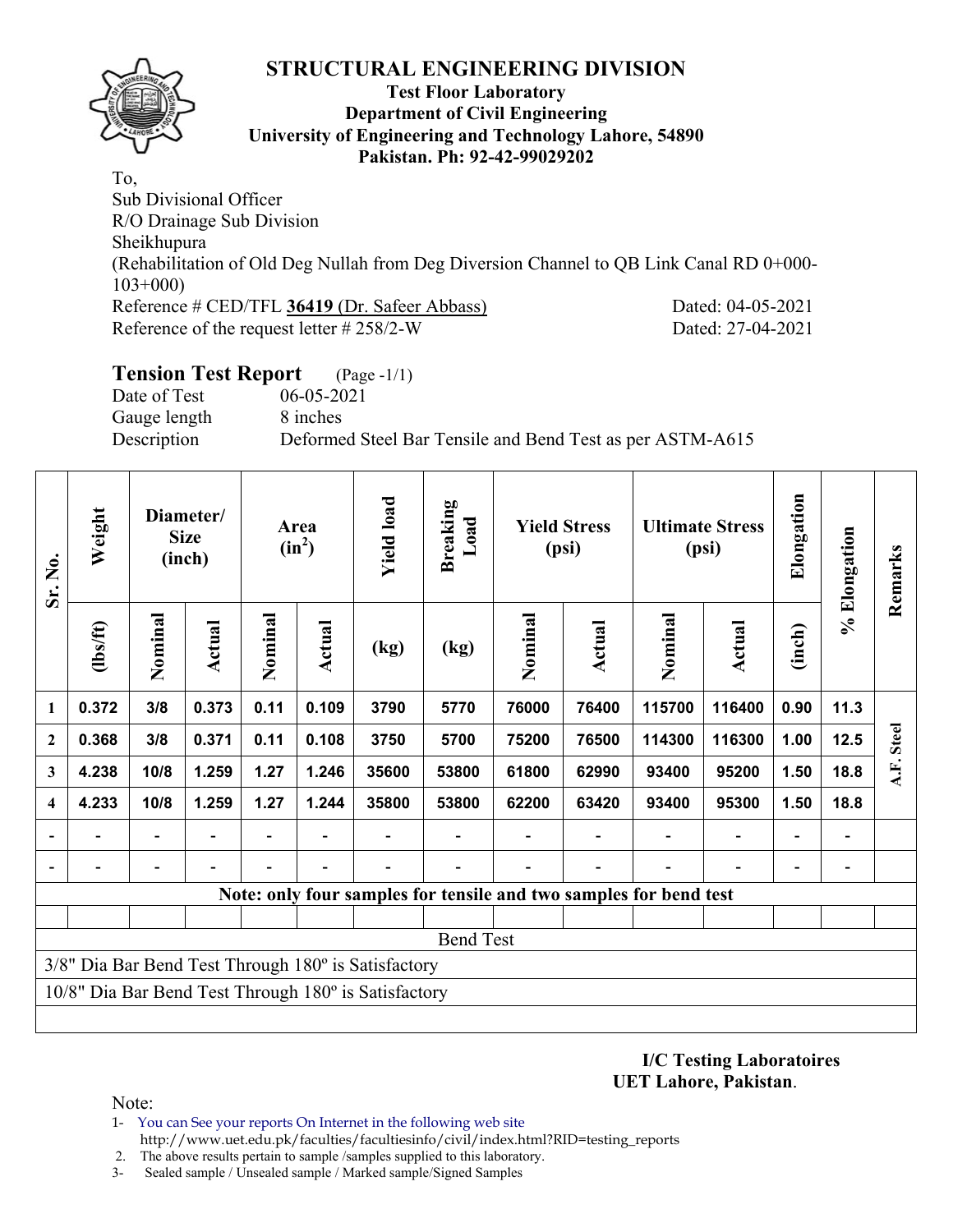## **Test Floor Laboratory Department of Civil Engineering University of Engineering and Technology Lahore, 54890 Pakistan. Ph: 92-42-99029202**

To, Resident Engineer Bahria Town Private Limited Shahid Qureshi House, Bahria Town Multan Road, Lahore

Reference # CED/TFL **36420** (Dr. Safeer Abbass) Dated: 04-05-2021 Reference of the request letter # QA/QC-Steel-2337 Dated: 03-05-2021

# **Tension Test Report** (Page -1/1)<br>Date of Test 06-05-2021

Date of Test Gauge length 8 inches

Description Deformed Steel Bar Tensile and Bend Test as per ASTM-A615

| Sr. No.                  | Weight                                        |                          | Diameter/<br><b>Size</b> |                          | Area<br>$(in^2)$         | <b>Yield load</b> | <b>Breaking</b><br>Load |         | <b>Yield Stress</b><br>(psi) |                                                                 | <b>Ultimate Stress</b><br>(psi) | Elongation               | % Elongation             | Remarks           |
|--------------------------|-----------------------------------------------|--------------------------|--------------------------|--------------------------|--------------------------|-------------------|-------------------------|---------|------------------------------|-----------------------------------------------------------------|---------------------------------|--------------------------|--------------------------|-------------------|
|                          | $\frac{2}{10}$                                | Nominal<br>$(\#)$        | Actual<br>(inch)         | Nominal                  | <b>Actual</b>            | (kg)              | (kg)                    | Nominal | Actual                       | Nominal                                                         | Actual                          | (inch)                   |                          |                   |
| 1                        | 0.384                                         | $\mathbf{3}$             | 0.379                    | 0.11                     | 0.113                    | 4030              | 5180                    | 80800   | 78660                        | 103800                                                          | 101200                          | 0.75                     | 9.4                      |                   |
| $\overline{2}$           | 0.381                                         | $\mathbf{3}$             | 0.378                    | 0.11                     | 0.112                    | 4000              | 5000                    | 80200   | 78760                        | 100200                                                          | 98500                           | 0.80                     | 10.0                     | Mughal<br>Supreme |
|                          |                                               |                          |                          |                          |                          |                   |                         |         |                              |                                                                 | $\qquad \qquad \blacksquare$    | $\overline{\phantom{0}}$ |                          |                   |
| $\overline{\phantom{a}}$ | $\blacksquare$                                | $\overline{\phantom{a}}$ | $\blacksquare$           | $\blacksquare$           | $\overline{\phantom{a}}$ |                   |                         |         | $\overline{\phantom{a}}$     | $\blacksquare$                                                  | $\overline{a}$                  | $\overline{\phantom{a}}$ | $\overline{\phantom{a}}$ |                   |
|                          | $\blacksquare$                                | $\overline{\phantom{a}}$ |                          | $\blacksquare$           | ۰                        |                   |                         |         |                              | $\blacksquare$                                                  | $\overline{\phantom{0}}$        | $\overline{\phantom{a}}$ | $\blacksquare$           |                   |
|                          |                                               | $\overline{\phantom{a}}$ |                          | $\overline{\phantom{0}}$ | $\overline{\phantom{0}}$ | $\blacksquare$    |                         |         | $\overline{\phantom{0}}$     | ۰                                                               | $\overline{\phantom{0}}$        | $\overline{\phantom{0}}$ | ۰                        |                   |
|                          |                                               |                          |                          |                          |                          |                   |                         |         |                              | Note: only two samples for tensile and one sample for bend test |                                 |                          |                          |                   |
|                          |                                               |                          |                          |                          |                          |                   |                         |         |                              |                                                                 |                                 |                          |                          |                   |
|                          |                                               |                          |                          |                          |                          |                   | <b>Bend Test</b>        |         |                              |                                                                 |                                 |                          |                          |                   |
|                          | #3 Bar Bend Test Through 180° is Satisfactory |                          |                          |                          |                          |                   |                         |         |                              |                                                                 |                                 |                          |                          |                   |
|                          |                                               |                          |                          |                          |                          |                   |                         |         |                              |                                                                 |                                 |                          |                          |                   |
|                          |                                               |                          |                          |                          |                          |                   |                         |         |                              |                                                                 |                                 |                          |                          |                   |

**I/C Testing Laboratoires UET Lahore, Pakistan**.

Note:

1- You can See your reports On Internet in the following web site http://www.uet.edu.pk/faculties/facultiesinfo/civil/index.html?RID=testing\_reports

2. The above results pertain to sample /samples supplied to this laboratory.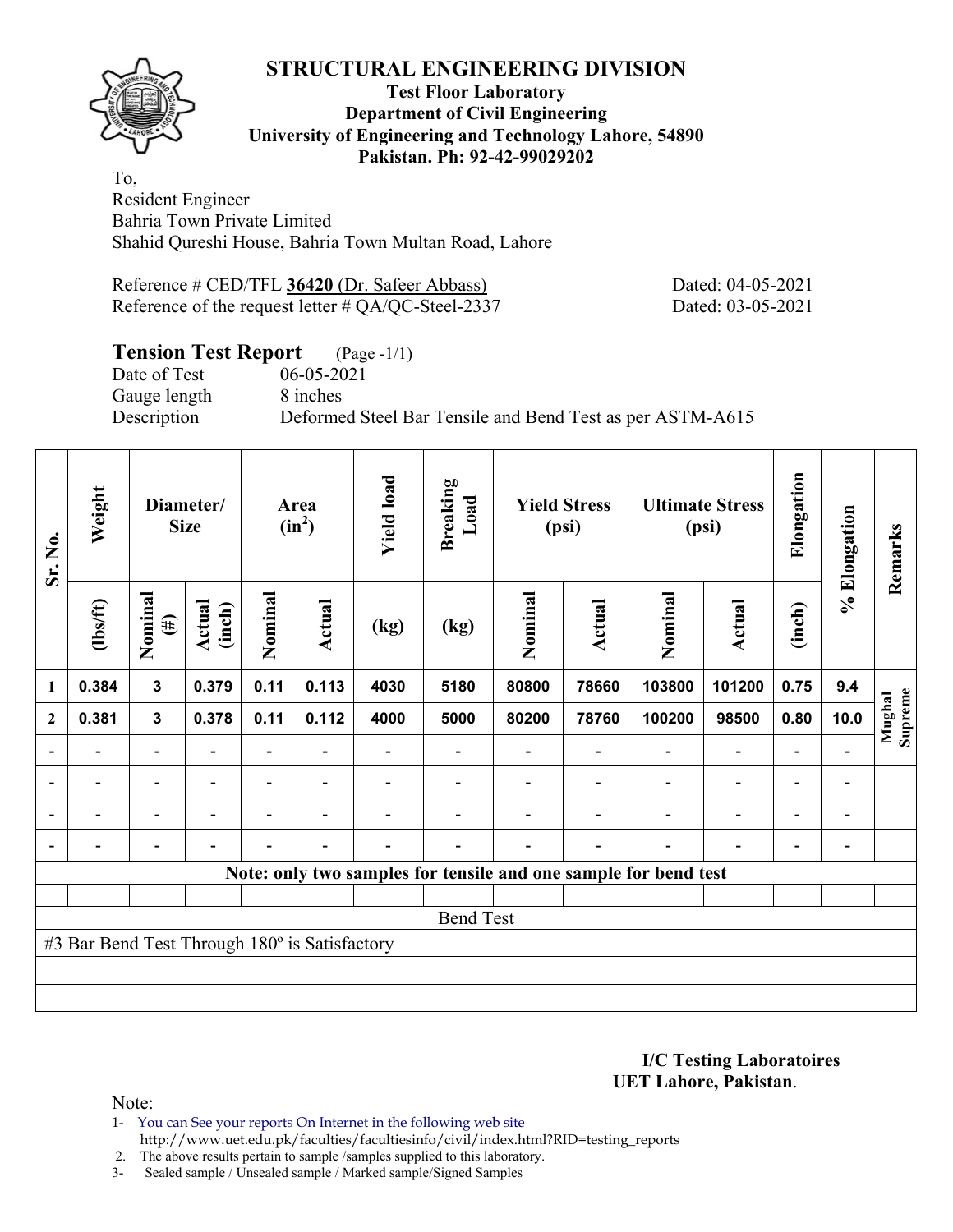

### **Test Floor Laboratory Department of Civil Engineering University of Engineering and Technology Lahore, 54890 Pakistan. Ph: 92-42-99029202**

To, M/S Froebel's International School DHA Lahore

Reference # CED/TFL **36421** (Dr. Safeer Abbass) Dated: 04-05-2021 Reference of the request letter # Nil Dated: 04-05-2021

### **Tension Test Report** (Page -1/1) Date of Test 06-05-2021<br>Gauge length 8 inches Gauge length Description Deformed Steel Bar Tensile and Bend Test as per ASTM-A615

| Sr. No.                  | Weight                                        |                          | Diameter/<br><b>Size</b> |         | Area<br>$(in^2)$         | <b>Yield load</b> | <b>Breaking</b><br>Load                                         |         | <b>Yield Stress</b><br>(psi) |         | <b>Ultimate Stress</b><br>(psi) | Elongation | % Elongation             | Remarks |
|--------------------------|-----------------------------------------------|--------------------------|--------------------------|---------|--------------------------|-------------------|-----------------------------------------------------------------|---------|------------------------------|---------|---------------------------------|------------|--------------------------|---------|
|                          | $\frac{2}{10}$                                | Nominal<br>$(\#)$        | Actual<br>(inch)         | Nominal | Actual                   | (kg)              | (kg)                                                            | Nominal | Actual                       | Nominal | <b>Actual</b>                   | (inch)     |                          |         |
| 1                        | 0.372                                         | $\mathbf{3}$             | 0.373                    | 0.11    | 0.109                    | 3390              | 4610                                                            | 68000   | 68300                        | 92400   | 92900                           | 1.00       | 12.5                     |         |
| $\mathbf{2}$             | 0.378                                         | $\mathbf{3}$             | 0.376                    | 0.11    | 0.111                    | 3390              | 4650                                                            | 68000   | 67320                        | 93200   | 92400                           | 0.80       | 10.0                     |         |
|                          |                                               | $\blacksquare$           |                          | Ξ.      |                          |                   |                                                                 |         |                              |         |                                 |            | -                        |         |
| $\overline{a}$           |                                               | -                        |                          |         | $\overline{\phantom{a}}$ |                   |                                                                 |         |                              |         |                                 |            | -                        |         |
| $\overline{\phantom{0}}$ | -                                             | $\overline{\phantom{0}}$ | $\blacksquare$           |         | $\overline{\phantom{a}}$ |                   |                                                                 |         |                              |         | $\overline{\phantom{0}}$        | ۰          | $\overline{\phantom{a}}$ |         |
| $\blacksquare$           | $\blacksquare$                                | $\overline{\phantom{0}}$ |                          |         | ۰                        |                   |                                                                 |         |                              |         |                                 |            | -                        |         |
|                          |                                               |                          |                          |         |                          |                   | Note: only two samples for tensile and one sample for bend test |         |                              |         |                                 |            |                          |         |
|                          |                                               |                          |                          |         |                          |                   |                                                                 |         |                              |         |                                 |            |                          |         |
|                          | <b>Bend Test</b>                              |                          |                          |         |                          |                   |                                                                 |         |                              |         |                                 |            |                          |         |
|                          | #3 Bar Bend Test Through 180° is Satisfactory |                          |                          |         |                          |                   |                                                                 |         |                              |         |                                 |            |                          |         |
|                          |                                               |                          |                          |         |                          |                   |                                                                 |         |                              |         |                                 |            |                          |         |
|                          |                                               |                          |                          |         |                          |                   |                                                                 |         |                              |         |                                 |            |                          |         |

**I/C Testing Laboratoires UET Lahore, Pakistan**.

Note:

1- You can See your reports On Internet in the following web site http://www.uet.edu.pk/faculties/facultiesinfo/civil/index.html?RID=testing\_reports

2. The above results pertain to sample /samples supplied to this laboratory.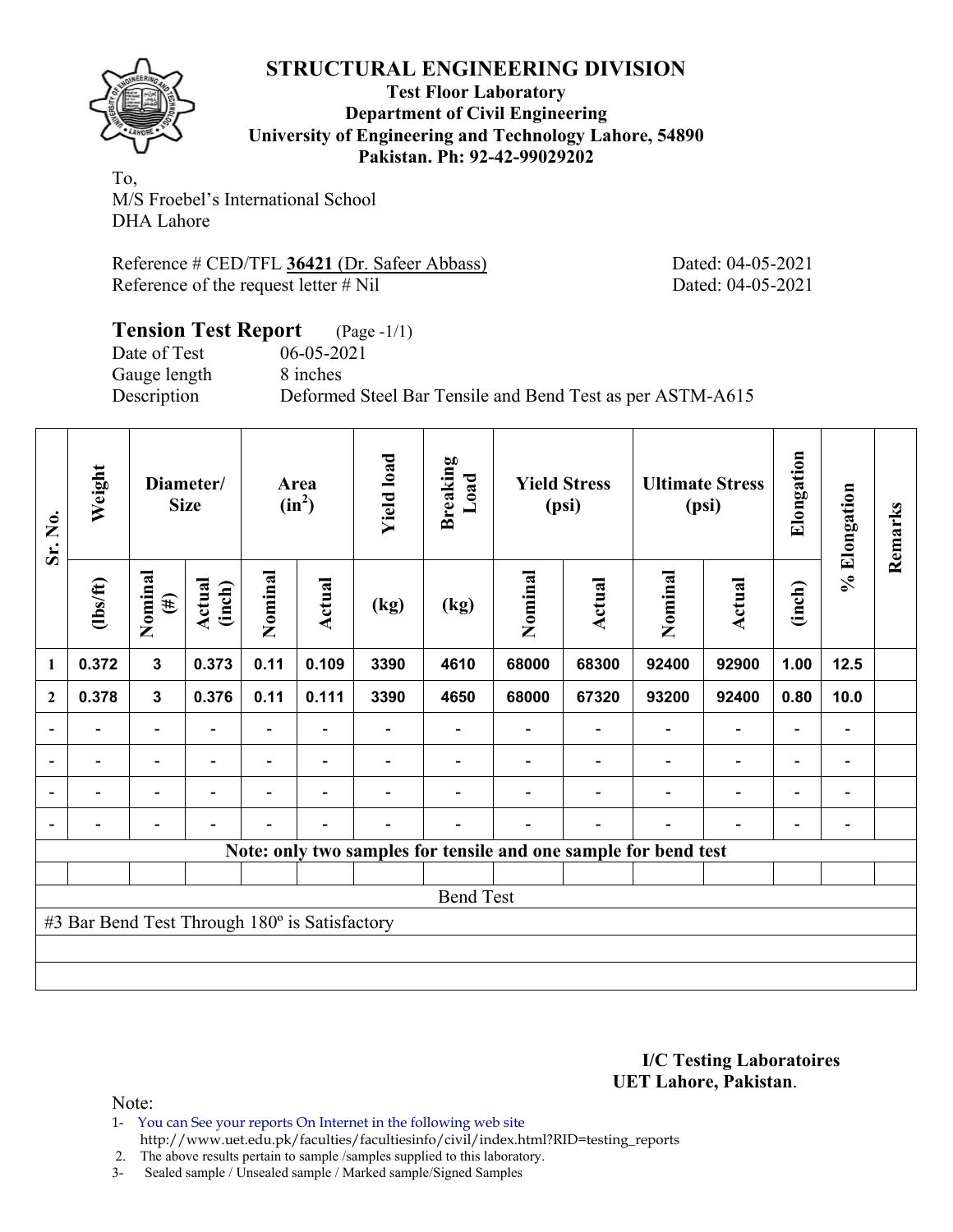

**Test Floor Laboratory Department of Civil Engineering University of Engineering and Technology Lahore, 54890 Pakistan. Ph: 92-42-99029202** 

To, M/S Vision Engineering (Pvt) Ltd Lahore

Reference # CED/TFL **36422** (Dr. Safeer Abbass) Dated: 04-05-2021 Reference of the request letter # VECO/2021/0503/5679 Dated: 04-05-2021

| <b>Tension Test Report</b> $(\text{Page} - 1/1)$ |                                                 |
|--------------------------------------------------|-------------------------------------------------|
| Date of Test                                     | $06 - 05 - 2021$                                |
| Gauge length                                     | $640 \text{ mm}$                                |
| Description                                      | Steel Strand Tensile Test as per ASTM A-416-94a |

| Sr. No.                      | <b>Nominal</b><br><b>Diameter</b> | <b>Nominal</b><br>Weight | <b>Measured</b><br>weight    | <b>Yield strength</b><br>clause $(6.3)$ |        | <b>Breaking</b><br>strength clause<br>(6.2) |                | % Elongation             | Remarks / Coil No.       |
|------------------------------|-----------------------------------|--------------------------|------------------------------|-----------------------------------------|--------|---------------------------------------------|----------------|--------------------------|--------------------------|
|                              | (mm)                              | (kg/km)                  | (kg/km)                      | (kg)                                    | (kN)   | (kg)                                        | (kN)           |                          |                          |
| $\mathbf{1}$                 | 9.53<br>(3/8")                    | 432.0                    | 435.0                        | 10000                                   | 98.10  | 10900                                       | 106.93         | >3.50                    | XX                       |
| $\boldsymbol{2}$             | 11.11<br>(7/16")                  | 582.0                    | 600.0                        | 13800                                   | 135.38 | 14900                                       | 146.17         | >3.50                    | <b>XX</b>                |
| -                            |                                   |                          | $\qquad \qquad \blacksquare$ | ۰                                       |        | $\blacksquare$                              | $\overline{a}$ | $\blacksquare$           | ۰                        |
| $\qquad \qquad \blacksquare$ |                                   |                          | $\overline{\phantom{a}}$     | ۰                                       |        | $\overline{\phantom{a}}$                    |                | $\overline{\phantom{a}}$ | $\overline{\phantom{0}}$ |
| $\qquad \qquad \blacksquare$ | $\overline{\phantom{0}}$          |                          | $\qquad \qquad \blacksquare$ | -                                       |        | $\overline{\phantom{a}}$                    | $\overline{a}$ | $\blacksquare$           | $\overline{\phantom{0}}$ |
| -                            |                                   |                          | $\qquad \qquad \blacksquare$ |                                         |        | -                                           | $\overline{a}$ | $\overline{\phantom{0}}$ |                          |
|                              |                                   |                          |                              | <b>Only two samples for Test</b>        |        |                                             |                |                          |                          |

**I/C Testing Laboratoires UET Lahore, Pakistan**.

Note:

1- You can See your reports On Internet in the following web site http://www.uet.edu.pk/faculties/facultiesinfo/civil/index.html?RID=testing\_reports

2. The above results pertain to sample /samples supplied to this laboratory.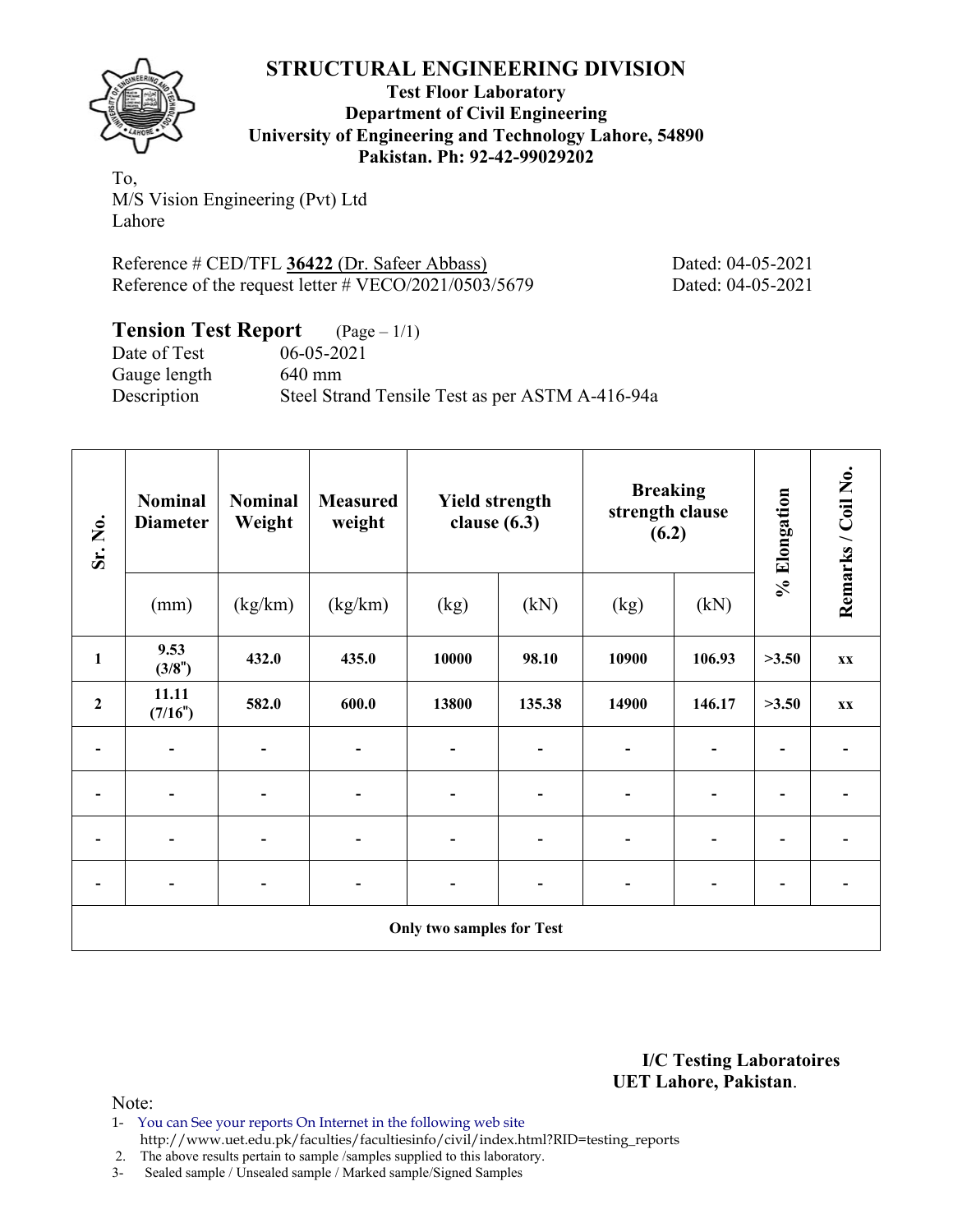

### **Test Floor Laboratory Department of Civil Engineering University of Engineering and Technology Lahore, 54890 Pakistan. Ph: 92-42-99029202**

To, Resident Engineer NESPAK Dualization of Dina Mangla Road Length = 12.83 km District Jhelum (Group No. 2 Construction of Bridge at Pandori)

Reference # CED/TFL **36423** (Dr. Safeer Abbass) Dated: 04-05-2021 Reference of the request letter # REF/4149/40/148 Dated: 04-05-2021

# **Tension Test Report** (Page -1/1) Date of Test 06-05-2021 Gauge length 8 inches Description Deformed Steel Bar Tensile and Bend Test as per ASTM-A615

| Sr. No.        | Weight                                                |                              | Diameter/<br><b>Size</b> |                          | Area<br>$(in^2)$         | <b>Yield load</b> | <b>Breaking</b><br>Load  |         | <b>Yield Stress</b><br>(psi) |                                                                   | <b>Ultimate Stress</b><br>(psi) | Elongation               | % Elongation                 | Remarks |
|----------------|-------------------------------------------------------|------------------------------|--------------------------|--------------------------|--------------------------|-------------------|--------------------------|---------|------------------------------|-------------------------------------------------------------------|---------------------------------|--------------------------|------------------------------|---------|
|                | $\frac{2}{10}$                                        | Nominal<br>$(\#)$            | <b>Actual</b><br>(inch)  | Nominal                  | <b>Actual</b>            | (kg)              | (kg)                     | Nominal | Actual                       | Nominal                                                           | <b>Actual</b>                   | (inch)                   |                              |         |
| 1              | 0.387                                                 | 3                            | 0.381                    | 0.11                     | 0.114                    | 4040              | 5100                     | 81000   | 78260                        | 102200                                                            | 98800                           | 1.00                     | 12.5                         |         |
| $\mathbf{2}$   | 0.388                                                 | $\mathbf{3}$                 | 0.381                    | 0.11                     | 0.114                    | 4010              | 5070                     | 80400   | 77460                        | 101600                                                            | 98000                           | 1.20                     | 15.0                         |         |
| 3              | 4.275                                                 | 10                           | 1.265                    | 1.27                     | 1.257                    | 42400             | 56200                    | 73600   | 74380                        | 97600                                                             | 98600                           | 1.60                     | 20.0                         |         |
| 4              | 4.296                                                 | 10                           | 1.268                    | 1.27                     | 1.263                    | 43600             | 56800                    | 75700   | 76110                        | 98600                                                             | 99200                           | 1.60                     | 20.0                         |         |
| $\blacksquare$ |                                                       | $\overline{a}$               | $\overline{\phantom{0}}$ | $\overline{\phantom{0}}$ |                          |                   | $\overline{\phantom{0}}$ |         |                              | $\overline{\phantom{a}}$                                          | $\overline{\phantom{a}}$        |                          | $\qquad \qquad \blacksquare$ |         |
|                |                                                       | $\qquad \qquad \blacksquare$ |                          |                          | $\overline{\phantom{0}}$ |                   |                          |         |                              |                                                                   | $\overline{a}$                  | $\overline{\phantom{0}}$ | $\qquad \qquad \blacksquare$ |         |
|                |                                                       |                              |                          |                          |                          |                   |                          |         |                              | Note: only four samples for tensile and two samples for bend test |                                 |                          |                              |         |
|                |                                                       |                              |                          |                          |                          |                   |                          |         |                              |                                                                   |                                 |                          |                              |         |
|                | <b>Bend Test</b>                                      |                              |                          |                          |                          |                   |                          |         |                              |                                                                   |                                 |                          |                              |         |
|                | #3 Bar Bend Test Through 180° is Satisfactory         |                              |                          |                          |                          |                   |                          |         |                              |                                                                   |                                 |                          |                              |         |
|                | #10 Bar Bend Test Through $180^\circ$ is Satisfactory |                              |                          |                          |                          |                   |                          |         |                              |                                                                   |                                 |                          |                              |         |
|                |                                                       |                              |                          |                          |                          |                   |                          |         |                              |                                                                   |                                 |                          |                              |         |

**I/C Testing Laboratoires UET Lahore, Pakistan**.

- 1- You can See your reports On Internet in the following web site http://www.uet.edu.pk/faculties/facultiesinfo/civil/index.html?RID=testing\_reports
- 2. The above results pertain to sample /samples supplied to this laboratory.
- 3- Sealed sample / Unsealed sample / Marked sample/Signed Samples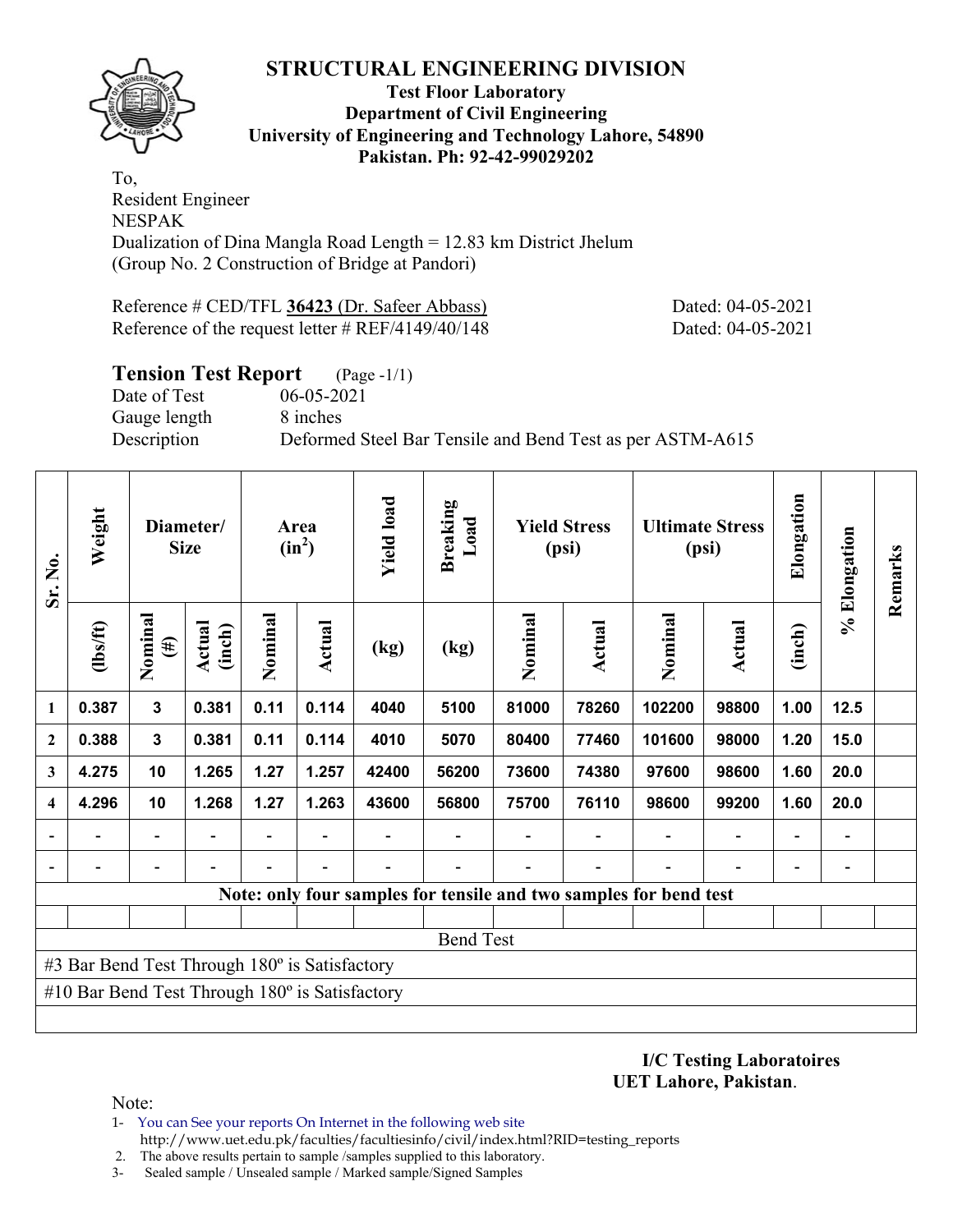**Test Floor Laboratory Department of Civil Engineering University of Engineering and Technology Lahore, 54890 Pakistan. Ph: 92-42-99029202** 

To, M/S Design Matrix Lahore

Reference # CED/TFL **36424** (Dr. Safeer Abbass) Dated: 04-05-2021 Reference of the request letter # Nil Dated: 04-05-2021

## **Tension Test Report** (Page -1/1) Date of Test 06-05-2021<br>Gauge length 8 inches Gauge length Description Deformed Steel Bar Tensile and Bend Test as per ASTM-A615

| Sr. No.                  | Weight                                        |                              | Diameter/<br><b>Size</b> |         | Area<br>$(in^2)$         | <b>Yield load</b>        | <b>Breaking</b><br>Load                                         |         | <b>Yield Stress</b><br>(psi) |         | <b>Ultimate Stress</b><br>(psi) | Elongation               | % Elongation             | Remarks |
|--------------------------|-----------------------------------------------|------------------------------|--------------------------|---------|--------------------------|--------------------------|-----------------------------------------------------------------|---------|------------------------------|---------|---------------------------------|--------------------------|--------------------------|---------|
|                          | $\frac{2}{10}$                                | Nominal<br>$(\#)$            | Actual<br>(inch)         | Nominal | Actual                   | (kg)                     | (kg)                                                            | Nominal | <b>Actual</b>                | Nominal | <b>Actual</b>                   | (inch)                   |                          |         |
| $\mathbf{1}$             | 0.375                                         | $\mathbf{3}$                 | 0.375                    | 0.11    | 0.110                    | 4280                     | 5020                                                            | 85800   | 85620                        | 100600  | 100500                          | 1.00                     | 12.5                     |         |
| $\overline{2}$           | 0.382                                         | $\mathbf{3}$                 | 0.378                    | 0.11    | 0.112                    | 3890                     | 4520                                                            | 78000   | 76340                        | 90600   | 88700                           | 0.80                     | 10.0                     |         |
| $\overline{\phantom{a}}$ |                                               | $\overline{\phantom{0}}$     |                          |         |                          |                          |                                                                 |         |                              |         |                                 |                          | -                        |         |
| $\overline{\phantom{a}}$ | $\overline{\phantom{0}}$                      | $\overline{\phantom{a}}$     |                          |         |                          |                          |                                                                 |         |                              |         |                                 |                          | -                        |         |
| $\overline{\phantom{a}}$ |                                               | $\overline{\phantom{a}}$     | $\overline{\phantom{a}}$ |         | $\overline{\phantom{a}}$ |                          |                                                                 |         |                              |         | $\overline{\phantom{0}}$        | $\overline{\phantom{0}}$ | $\overline{\phantom{a}}$ |         |
| $\blacksquare$           | $\overline{\phantom{0}}$                      | $\qquad \qquad \blacksquare$ |                          |         | $\overline{\phantom{0}}$ | $\overline{\phantom{0}}$ |                                                                 |         |                              |         |                                 | $\overline{\phantom{0}}$ | -                        |         |
|                          |                                               |                              |                          |         |                          |                          | Note: only two samples for tensile and one sample for bend test |         |                              |         |                                 |                          |                          |         |
|                          |                                               |                              |                          |         |                          |                          |                                                                 |         |                              |         |                                 |                          |                          |         |
|                          |                                               |                              |                          |         |                          |                          | <b>Bend Test</b>                                                |         |                              |         |                                 |                          |                          |         |
|                          | #3 Bar Bend Test Through 180° is Satisfactory |                              |                          |         |                          |                          |                                                                 |         |                              |         |                                 |                          |                          |         |
|                          |                                               |                              |                          |         |                          |                          |                                                                 |         |                              |         |                                 |                          |                          |         |
|                          |                                               |                              |                          |         |                          |                          |                                                                 |         |                              |         |                                 |                          |                          |         |

### **I/C Testing Laboratoires UET Lahore, Pakistan**.

Note:

1- You can See your reports On Internet in the following web site http://www.uet.edu.pk/faculties/facultiesinfo/civil/index.html?RID=testing\_reports

2. The above results pertain to sample /samples supplied to this laboratory.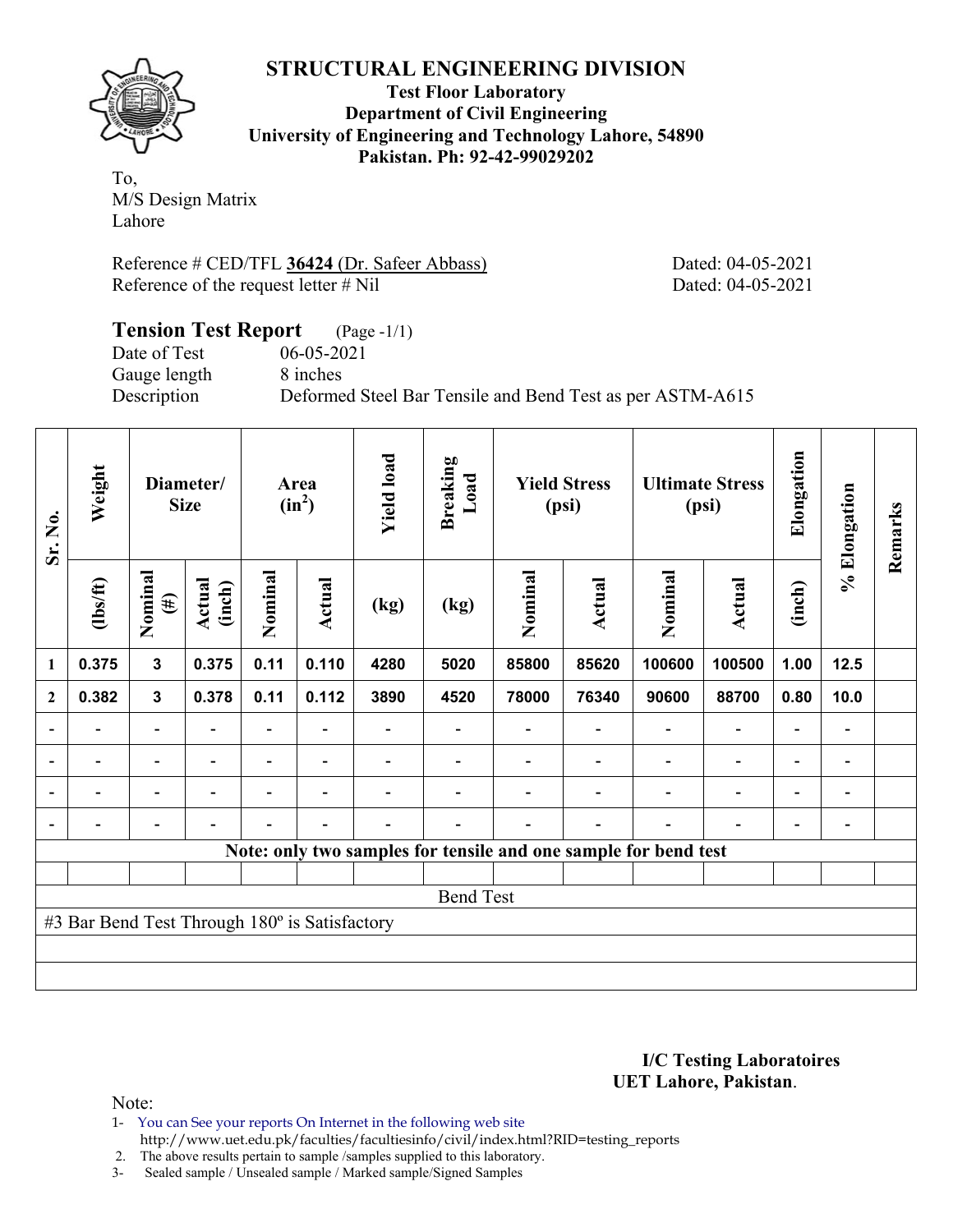### **Test Floor Laboratory Department of Civil Engineering University of Engineering and Technology Lahore, 54890 Pakistan. Ph: 92-42-99029202**

To, Assistant Manager Coordination Izhar Construction (Pvt) Ltd Extension on Main Paints Shop at Hyundai Nishat Motor Pvt. Limited, Faisalabad

| Reference # CED/TFL 36425 (Dr. Safeer Abbass)             | Dated: 04-05-2021 |
|-----------------------------------------------------------|-------------------|
| Reference of the request letter # ICPL/CONST-HNMPL/21/062 | Dated: 04-05-2021 |

# **Tension Test Report** (Page -1/1)<br>Date of Test 06-05-2021

Gauge length 8 inches

06-05-2021 Description Deformed Steel Bar Tensile and Bend Test as per ASTM-A615

| Sr. No.          | Weight   |                          | Diameter/<br><b>Size</b><br>(mm) |                          | Area<br>$(in^2)$         | <b>Yield load</b>                                   | <b>Breaking</b><br>Load |         | <b>Yield Stress</b><br>(psi) |                                                                 | <b>Ultimate Stress</b><br>(psi) | Elongation               | % Elongation                 | Remarks |
|------------------|----------|--------------------------|----------------------------------|--------------------------|--------------------------|-----------------------------------------------------|-------------------------|---------|------------------------------|-----------------------------------------------------------------|---------------------------------|--------------------------|------------------------------|---------|
|                  | (1bs/ft) | Nominal                  | Actual                           | Nominal                  | <b>Actual</b>            | (kg)                                                | (kg)                    | Nominal | Actual                       | Nominal                                                         | Actual                          | (inch)                   |                              |         |
| $\mathbf{1}$     | 0.380    | 10                       | 9.58                             | 0.12                     | 0.112                    | 4010                                                | 4940                    | 73670   | 79090                        | 90756                                                           | 97500                           | 0.80                     | 10.0                         |         |
| $\boldsymbol{2}$ | 0.386    | 10                       | 9.66                             | 0.12                     | 0.114                    | 3720                                                | 4760                    | 68343   | 72190                        | 87449                                                           | 92400                           | 1.20                     | 15.0                         |         |
| $\overline{a}$   |          | Ξ.                       |                                  |                          |                          |                                                     |                         |         |                              |                                                                 | $\blacksquare$                  | $\overline{\phantom{0}}$ |                              |         |
| $\blacksquare$   |          | $\overline{\phantom{a}}$ | $\overline{\phantom{a}}$         |                          | $\blacksquare$           |                                                     |                         |         |                              | $\blacksquare$                                                  | $\overline{\phantom{0}}$        | $\overline{\phantom{0}}$ | $\qquad \qquad \blacksquare$ |         |
|                  | Ξ.       | Ξ.                       |                                  | $\overline{\phantom{0}}$ | $\overline{\phantom{0}}$ |                                                     |                         |         |                              | $\blacksquare$                                                  | $\blacksquare$                  | $\overline{\phantom{0}}$ | $\blacksquare$               |         |
|                  |          | -                        | $\overline{\phantom{0}}$         |                          | $\blacksquare$           |                                                     |                         |         | $\overline{\phantom{0}}$     | $\blacksquare$                                                  | $\overline{a}$                  | $\overline{\phantom{a}}$ |                              |         |
|                  |          |                          |                                  |                          |                          |                                                     |                         |         |                              | Note: only two samples for tensile and one sample for bend test |                                 |                          |                              |         |
|                  |          |                          |                                  |                          |                          |                                                     |                         |         |                              |                                                                 |                                 |                          |                              |         |
|                  |          |                          |                                  |                          |                          |                                                     | <b>Bend Test</b>        |         |                              |                                                                 |                                 |                          |                              |         |
|                  |          |                          |                                  |                          |                          | 10mm Dia Bar Bend Test Through 180° is Satisfactory |                         |         |                              |                                                                 |                                 |                          |                              |         |
|                  |          |                          |                                  |                          |                          |                                                     |                         |         |                              |                                                                 |                                 |                          |                              |         |
|                  |          |                          |                                  |                          |                          |                                                     |                         |         |                              |                                                                 |                                 |                          |                              |         |

**I/C Testing Laboratoires UET Lahore, Pakistan**.

- 1- You can See your reports On Internet in the following web site http://www.uet.edu.pk/faculties/facultiesinfo/civil/index.html?RID=testing\_reports
- 2. The above results pertain to sample /samples supplied to this laboratory.
- 3- Sealed sample / Unsealed sample / Marked sample/Signed Samples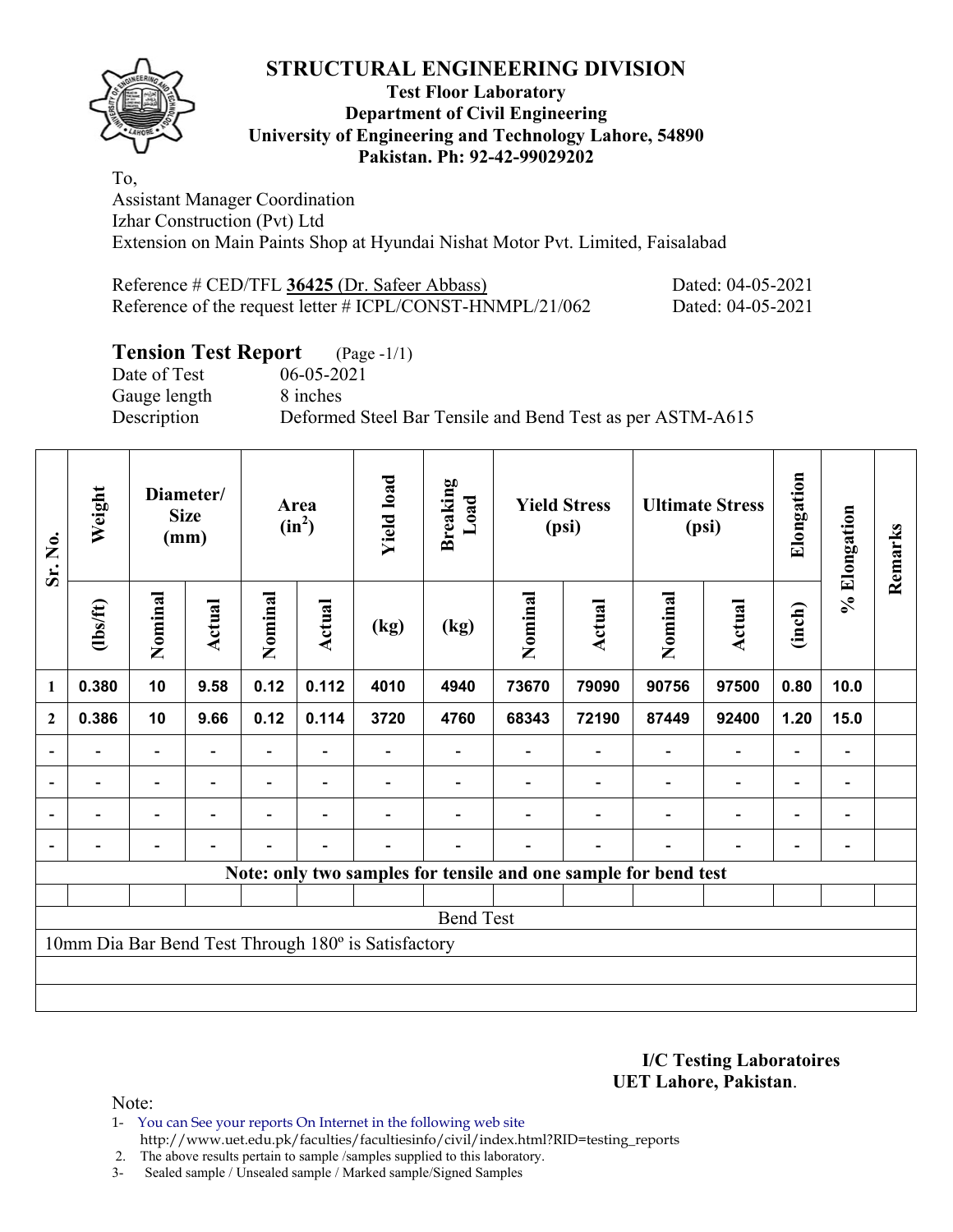

**Test Floor Laboratory Department of Civil Engineering University of Engineering and Technology Lahore, 54890 Pakistan. Ph: 92-42-99029202** 

To, M/S Style Textile (Pvt) Ltd Lahore (Style Raiwind)

Reference # CED/TFL **36426** (Dr. Safeer Abbass) Dated: 04-05-2021 Reference of the request letter # Nil Dated: 04-05-2021

# **Tension Test Report** (Page -1/1) Date of Test 06-05-2021 Gauge length 8 inches Description Deformed Steel Bar Tensile and Bend Test as per ASTM-A615

| Sr. No.        | Weight                                              |                          | Diameter/<br><b>Size</b><br>(mm) |         | Area<br>$(in^2)$         | <b>Yield load</b> | <b>Breaking</b><br>Load                                         |         | <b>Yield Stress</b><br>(psi) |                          | <b>Ultimate Stress</b><br>(psi) | Elongation               | % Elongation                 | Remarks |
|----------------|-----------------------------------------------------|--------------------------|----------------------------------|---------|--------------------------|-------------------|-----------------------------------------------------------------|---------|------------------------------|--------------------------|---------------------------------|--------------------------|------------------------------|---------|
|                | (1bs/ft)                                            | Nominal                  | Actual                           | Nominal | Actual                   | (kg)              | (kg)                                                            | Nominal | <b>Actual</b>                | Nominal                  | Actual                          | (inch)                   |                              |         |
| 1              | 0.423                                               | 10                       | 10.11                            | 0.12    | 0.124                    | 4410              | 5430                                                            | 81019   | 78190                        | 99758                    | 96300                           | 0.80                     | 10.0                         |         |
| $\mathbf{2}$   | 0.425                                               | 10                       | 10.13                            | 0.12    | 0.125                    | 4260              | 5400                                                            | 78263   | 75090                        | 99207                    | 95200                           | 1.20                     | 15.0                         |         |
|                |                                                     | $\overline{\phantom{0}}$ |                                  |         |                          |                   |                                                                 |         |                              |                          | $\qquad \qquad \blacksquare$    | $\overline{\phantom{0}}$ |                              |         |
| $\blacksquare$ | $\overline{\phantom{0}}$                            | $\overline{\phantom{a}}$ | $\blacksquare$                   |         | $\overline{\phantom{a}}$ |                   |                                                                 |         |                              | $\overline{\phantom{a}}$ | $\overline{\phantom{a}}$        | $\blacksquare$           | $\overline{\phantom{a}}$     |         |
|                | -                                                   | $\overline{\phantom{0}}$ |                                  |         | $\overline{\phantom{0}}$ |                   |                                                                 |         |                              |                          | $\overline{\phantom{a}}$        | $\overline{a}$           | $\overline{a}$               |         |
|                |                                                     | $\overline{\phantom{0}}$ | $\blacksquare$                   |         | $\blacksquare$           | $\blacksquare$    |                                                                 |         | $\overline{\phantom{a}}$     |                          | $\overline{\phantom{0}}$        | $\blacksquare$           | $\qquad \qquad \blacksquare$ |         |
|                |                                                     |                          |                                  |         |                          |                   | Note: only two samples for tensile and one sample for bend test |         |                              |                          |                                 |                          |                              |         |
|                |                                                     |                          |                                  |         |                          |                   |                                                                 |         |                              |                          |                                 |                          |                              |         |
|                |                                                     |                          |                                  |         |                          |                   | <b>Bend Test</b>                                                |         |                              |                          |                                 |                          |                              |         |
|                | 10mm Dia Bar Bend Test Through 180° is Satisfactory |                          |                                  |         |                          |                   |                                                                 |         |                              |                          |                                 |                          |                              |         |
|                |                                                     |                          |                                  |         |                          |                   |                                                                 |         |                              |                          |                                 |                          |                              |         |
|                |                                                     |                          |                                  |         |                          |                   |                                                                 |         |                              |                          |                                 |                          |                              |         |

**I/C Testing Laboratoires UET Lahore, Pakistan**.

Note:

1- You can See your reports On Internet in the following web site http://www.uet.edu.pk/faculties/facultiesinfo/civil/index.html?RID=testing\_reports

2. The above results pertain to sample /samples supplied to this laboratory.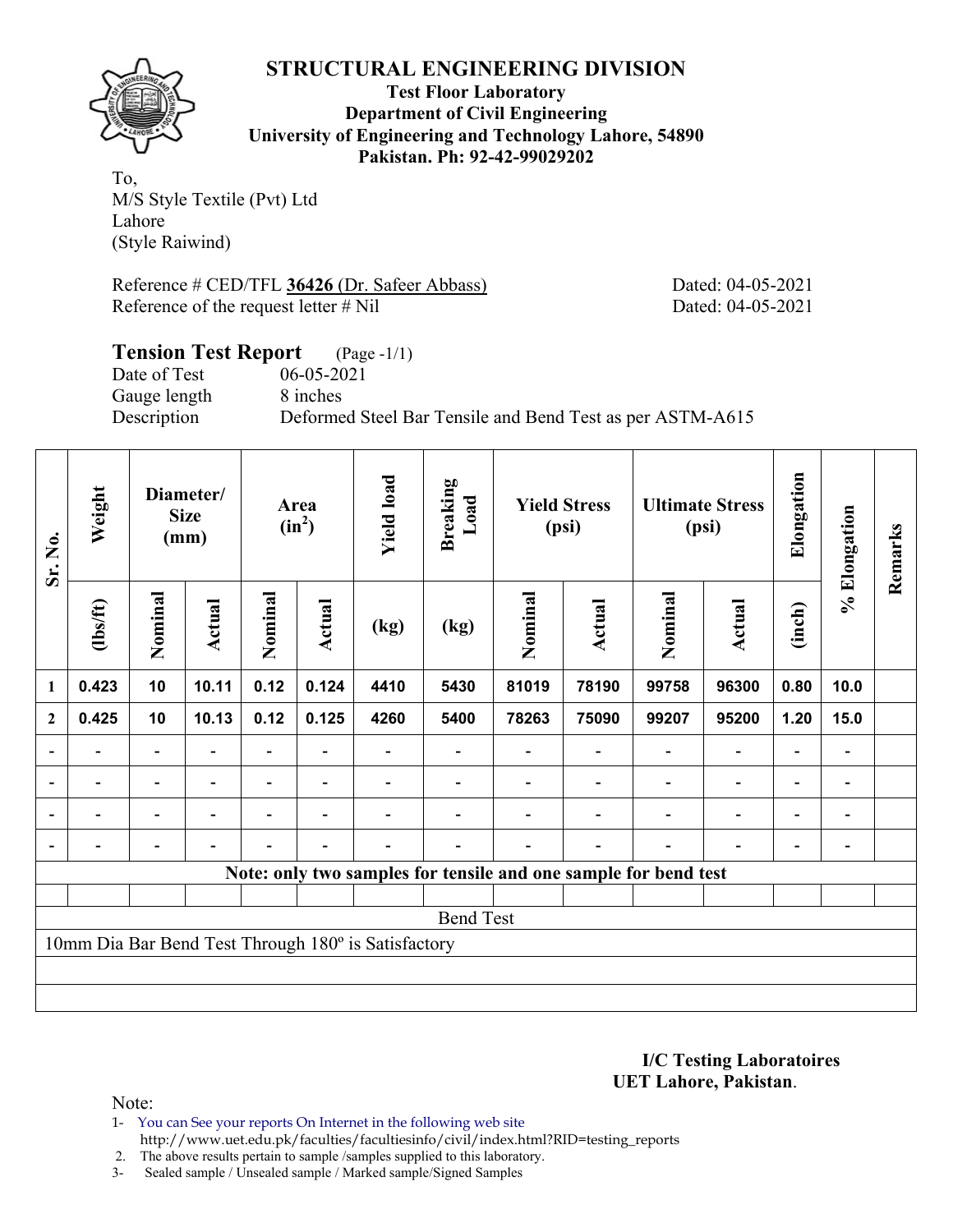### **Test Floor Laboratory Department of Civil Engineering University of Engineering and Technology Lahore, 54890 Pakistan. Ph: 92-42-99029202**

To, Assistant Project Director PMU-SBP, Gujranwala (Construction of Sports Stadium at Gujranwala (Nighar Phatak)) GS # 189

| Reference # CED/TFL 36427 (Dr. Safeer Abbass)           | Dated: 05-05-2021 |
|---------------------------------------------------------|-------------------|
| Reference of the request letter $\#$ APD/PMU/SBP/20/353 | Dated: 26-04-2021 |

# **Tension Test Report** (Page -1/1)

Date of Test 06-05-2021 Gauge length 8 inches

Description Deformed Steel Bar Tensile Test as per ASTM-A615

| Sr. No.                  | Weight<br>Diameter/<br>size |                          |                          | Area<br>$(in^2)$         |                              | <b>Yield load</b>        | <b>Breaking</b><br>Load  | <b>Yield Stress</b><br>(psi) |                                           | <b>Ultimate Stress</b><br>(psi) |                          | Elongation               | % Elongation             | Remarks  |
|--------------------------|-----------------------------|--------------------------|--------------------------|--------------------------|------------------------------|--------------------------|--------------------------|------------------------------|-------------------------------------------|---------------------------------|--------------------------|--------------------------|--------------------------|----------|
|                          | $\frac{2}{10}$              | Nominal<br>$(\#)$        | <b>Actual</b><br>(inch)  | Nominal                  | <b>Actual</b>                | (kg)                     | (kg)                     | Nominal                      | <b>Actual</b>                             | Nominal                         | <b>Actual</b>            | (inch)                   |                          |          |
| $\mathbf{1}$             | 0.358                       | $\mathbf{3}$             | 0.366                    | 0.11                     | 0.105                        | 3360                     | 4460                     | 67400                        | 70340                                     | 89400                           | 93400                    | 0.90                     | 11.3                     |          |
| $\boldsymbol{2}$         | 0.356                       | 3                        | 0.365                    | 0.11                     | 0.104                        | 3330                     | 4440                     | 66800                        | 70240                                     | 89000                           | 93700                    | 0.90                     | 11.3                     | FF Steel |
| 3                        | 0.357                       | $\mathbf{3}$             | 0.366                    | 0.11                     | 0.105                        | 3280                     | 4430                     | 65800                        | 68840                                     | 88800                           | 93000                    | 1.00                     | 12.5                     |          |
| $\overline{\phantom{a}}$ | $\overline{\phantom{0}}$    | $\overline{\phantom{a}}$ | $\overline{\phantom{0}}$ | $\overline{\phantom{0}}$ | $\overline{\phantom{a}}$     | $\blacksquare$           | $\overline{\phantom{a}}$ | $\blacksquare$               | $\overline{\phantom{a}}$                  | $\qquad \qquad \blacksquare$    | $\overline{\phantom{a}}$ | $\blacksquare$           | $\overline{\phantom{a}}$ |          |
| $\overline{\phantom{a}}$ | $\overline{\phantom{0}}$    | $\overline{\phantom{a}}$ | $\overline{\phantom{0}}$ | $\overline{\phantom{0}}$ | $\qquad \qquad \blacksquare$ | $\overline{\phantom{0}}$ | $\overline{\phantom{0}}$ | $\overline{\phantom{0}}$     | $\overline{\phantom{a}}$                  | $\blacksquare$                  | $\overline{\phantom{a}}$ | $\overline{\phantom{a}}$ | $\blacksquare$           |          |
| $\blacksquare$           | $\overline{\phantom{0}}$    | $\overline{\phantom{a}}$ | $\overline{\phantom{0}}$ | $\overline{\phantom{0}}$ | $\overline{a}$               | $\overline{\phantom{0}}$ | $\overline{\phantom{0}}$ | $\overline{\phantom{0}}$     | $\overline{\phantom{a}}$                  | $\overline{a}$                  | -                        | $\blacksquare$           | $\blacksquare$           |          |
|                          |                             |                          |                          |                          |                              |                          |                          |                              | Note: only three samples for tensile test |                                 |                          |                          |                          |          |
|                          |                             |                          |                          |                          |                              |                          |                          |                              |                                           |                                 |                          |                          |                          |          |
|                          |                             |                          |                          |                          |                              |                          | <b>Bend Test</b>         |                              |                                           |                                 |                          |                          |                          |          |
|                          |                             |                          |                          |                          |                              |                          |                          |                              |                                           |                                 |                          |                          |                          |          |
|                          |                             |                          |                          |                          |                              |                          |                          |                              |                                           |                                 |                          |                          |                          |          |
|                          |                             |                          |                          |                          |                              |                          |                          |                              |                                           |                                 |                          |                          |                          |          |

**I/C Testing Laboratoires UET Lahore, Pakistan**.

- 1- You can See your reports On Internet in the following web site http://www.uet.edu.pk/faculties/facultiesinfo/civil/index.html?RID=testing\_reports
- 2. The above results pertain to sample /samples supplied to this laboratory.
- 3- Sealed sample / Unsealed sample / Marked sample/Signed Samples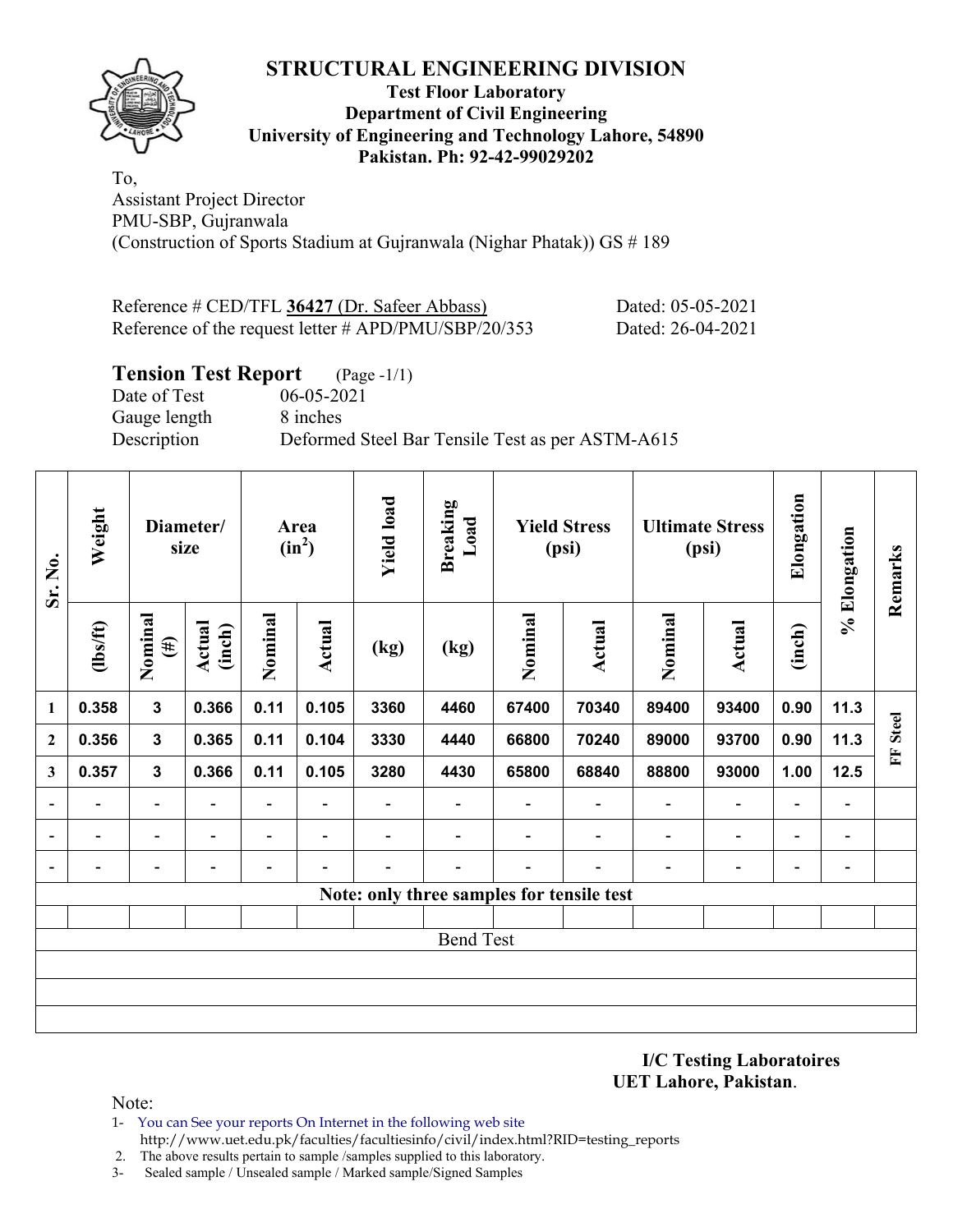

### **Test Floor Laboratory Department of Civil Engineering University of Engineering and Technology Lahore, 54890 Pakistan. Ph: 92-42-99029202**

To, Projects Coordinator Banu Mukhtar Contracting (Pvt) Ltd (Ultra Kraft (Pvt) Ltd)

| Reference # CED/TFL 36428 (Dr. Safeer Abbass)    |  |
|--------------------------------------------------|--|
| Reference of the request letter # BML/Ultrak/002 |  |

Dated: 05-05-2021 Dated: 03-05-2021

# **Tension Test Report** (Page -1/1)<br>Date of Test 06-05-2021

Gauge length 8 inches

06-05-2021 Description Deformed Steel Bar Tensile and Bend Test as per ASTM-A615

| Sr. No.                  | Weight                                        | Diameter/<br>size        |                  | Area<br>$(in^2)$ |                | <b>Yield load</b> | <b>Breaking</b><br>Load | <b>Yield Stress</b><br>(psi) |                | <b>Ultimate Stress</b><br>(psi)                                 |                          | Elongation               |                          | Remarks |
|--------------------------|-----------------------------------------------|--------------------------|------------------|------------------|----------------|-------------------|-------------------------|------------------------------|----------------|-----------------------------------------------------------------|--------------------------|--------------------------|--------------------------|---------|
|                          | $\frac{2}{10}$                                | Nominal<br>$(\#)$        | Actual<br>(inch) | Nominal          | Actual         | (kg)              | (kg)                    | Nominal                      | Actual         | Nominal                                                         | <b>Actual</b>            | (inch)                   | % Elongation             |         |
| 1                        | 0.379                                         | $\mathbf{3}$             | 0.377            | 0.11             | 0.111          | 4160              | 5120                    | 83400                        | 82330          | 102600                                                          | 101400                   | 0.80                     | 10.0                     |         |
| $\mathbf{2}$             | 0.381                                         | $\mathbf{3}$             | 0.378            | 0.11             | 0.112          | 3940              | 4920                    | 79000                        | 77500          | 98600                                                           | 96800                    | 1.00                     | $12.5$                   |         |
|                          |                                               | $\overline{\phantom{0}}$ |                  |                  |                |                   |                         |                              |                |                                                                 | $\overline{\phantom{0}}$ | $\overline{\phantom{0}}$ |                          |         |
|                          | $\overline{\phantom{0}}$                      | $\overline{\phantom{a}}$ |                  |                  | ۰              |                   |                         |                              |                | $\blacksquare$                                                  | $\overline{\phantom{0}}$ | $\overline{\phantom{a}}$ | $\overline{\phantom{0}}$ |         |
| $\overline{\phantom{a}}$ | $\blacksquare$                                | $\overline{\phantom{a}}$ | $\blacksquare$   |                  | $\blacksquare$ |                   |                         |                              | $\blacksquare$ | $\overline{\phantom{a}}$                                        | $\overline{a}$           | $\overline{\phantom{0}}$ | $\overline{\phantom{0}}$ |         |
|                          | $\overline{\phantom{0}}$                      | $\overline{\phantom{a}}$ |                  |                  | ۰              |                   |                         |                              | $\blacksquare$ | $\blacksquare$                                                  | $\overline{\phantom{0}}$ | $\overline{\phantom{a}}$ | $\blacksquare$           |         |
|                          |                                               |                          |                  |                  |                |                   |                         |                              |                | Note: only two samples for tensile and one sample for bend test |                          |                          |                          |         |
|                          |                                               |                          |                  |                  |                |                   |                         |                              |                |                                                                 |                          |                          |                          |         |
|                          |                                               |                          |                  |                  |                |                   | <b>Bend Test</b>        |                              |                |                                                                 |                          |                          |                          |         |
|                          | #3 Bar Bend Test Through 180° is Satisfactory |                          |                  |                  |                |                   |                         |                              |                |                                                                 |                          |                          |                          |         |
|                          |                                               |                          |                  |                  |                |                   |                         |                              |                |                                                                 |                          |                          |                          |         |
|                          |                                               |                          |                  |                  |                |                   |                         |                              |                |                                                                 |                          |                          |                          |         |

**I/C Testing Laboratoires UET Lahore, Pakistan**.

Note:

1- You can See your reports On Internet in the following web site http://www.uet.edu.pk/faculties/facultiesinfo/civil/index.html?RID=testing\_reports

2. The above results pertain to sample /samples supplied to this laboratory.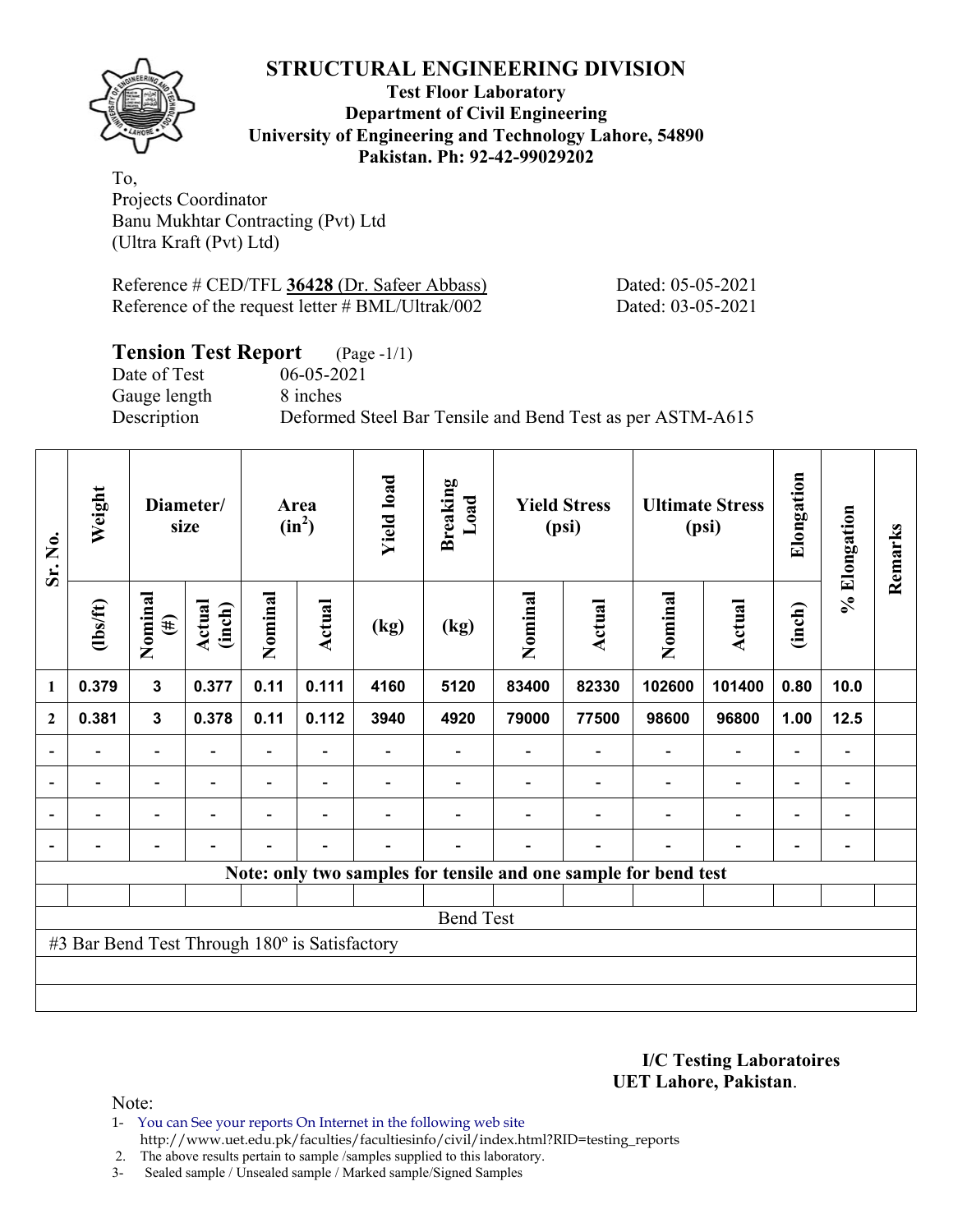

### **Test Floor Laboratory Department of Civil Engineering University of Engineering and Technology Lahore, 54890 Pakistan. Ph: 92-42-99029202**

To, M/S Mughal Iron & Steel Industries Limited Lahore (CDS Navy Karachi)

Reference # CED/TFL **36429** (Dr. Safeer Abbass) Dated: 05-05-2021 Reference of the request letter # Nil Dated: 03-05-2021

### **Tension Test Report** (Page -1/2) Date of Test 06-05-2021

Gauge length 8 inches

Description Deformed Steel Bar Tensile and Bend Test as per ASTM-A615

| Sr. No.                  | Weight<br>Diameter/<br>size                   |                          |                          |                          |                          | Area<br>$(in^2)$ |                  | <b>Yield load</b><br><b>Breaking</b><br>Load |                | <b>Yield Stress</b><br>(psi)                                    |                              |                          | <b>Ultimate Stress</b><br>(psi) | Elongation             | % Elongation | Remarks |
|--------------------------|-----------------------------------------------|--------------------------|--------------------------|--------------------------|--------------------------|------------------|------------------|----------------------------------------------|----------------|-----------------------------------------------------------------|------------------------------|--------------------------|---------------------------------|------------------------|--------------|---------|
|                          | $\frac{2}{10}$                                | Nominal<br>$(\#)$        | Actual<br>(inch)         | Nominal                  | Actual                   | (kg)             | (kg)             | Nominal                                      | <b>Actual</b>  | Nominal                                                         | Actual                       | (inch)                   |                                 |                        |              |         |
| 1                        | 0.380                                         | $\mathbf{3}$             | 0.377                    | 0.11                     | 0.112                    | 3630             | 5060             | 72800                                        | 71600          | 101400                                                          | 99900                        | 1.00                     | 12.5                            |                        |              |         |
| $\mathbf{2}$             | 0.379                                         | $\mathbf{3}$             | 0.377                    | 0.11                     | 0.112                    | 3600             | 5050             | 72200                                        | 71150          | 101200                                                          | 99900                        | 0.90                     | 11.3                            | Mughal<br><b>Steel</b> |              |         |
|                          |                                               | $\overline{\phantom{0}}$ |                          |                          |                          |                  |                  |                                              |                |                                                                 | $\overline{\phantom{0}}$     | $\overline{\phantom{0}}$ |                                 |                        |              |         |
| $\overline{\phantom{0}}$ | $\overline{\phantom{0}}$                      | $\overline{\phantom{a}}$ | $\overline{\phantom{0}}$ | $\overline{\phantom{0}}$ | $\blacksquare$           |                  |                  |                                              | $\blacksquare$ | $\blacksquare$                                                  | $\overline{a}$               | $\overline{\phantom{a}}$ | $\blacksquare$                  |                        |              |         |
|                          | $\overline{\phantom{0}}$                      | $\overline{\phantom{0}}$ |                          | -                        | $\overline{\phantom{0}}$ |                  |                  |                                              |                | $\overline{\phantom{0}}$                                        | $\qquad \qquad \blacksquare$ | $\overline{\phantom{0}}$ | $\qquad \qquad \blacksquare$    |                        |              |         |
|                          | $\overline{\phantom{0}}$                      | $\overline{\phantom{a}}$ |                          | $\blacksquare$           | ۰                        | $\blacksquare$   |                  |                                              | $\blacksquare$ | $\blacksquare$                                                  | $\overline{a}$               | $\overline{\phantom{a}}$ | $\qquad \qquad \blacksquare$    |                        |              |         |
|                          |                                               |                          |                          |                          |                          |                  |                  |                                              |                | Note: only two samples for tensile and one sample for bend test |                              |                          |                                 |                        |              |         |
|                          |                                               |                          |                          |                          |                          |                  |                  |                                              |                |                                                                 |                              |                          |                                 |                        |              |         |
|                          |                                               |                          |                          |                          |                          |                  | <b>Bend Test</b> |                                              |                |                                                                 |                              |                          |                                 |                        |              |         |
|                          | #3 Bar Bend Test Through 180° is Satisfactory |                          |                          |                          |                          |                  |                  |                                              |                |                                                                 |                              |                          |                                 |                        |              |         |
|                          |                                               |                          |                          |                          |                          |                  |                  |                                              |                |                                                                 |                              |                          |                                 |                        |              |         |
|                          |                                               |                          |                          |                          |                          |                  |                  |                                              |                |                                                                 |                              |                          |                                 |                        |              |         |

**I/C Testing Laboratoires UET Lahore, Pakistan**.

Note:

1- You can See your reports On Internet in the following web site http://www.uet.edu.pk/faculties/facultiesinfo/civil/index.html?RID=testing\_reports

2. The above results pertain to sample /samples supplied to this laboratory.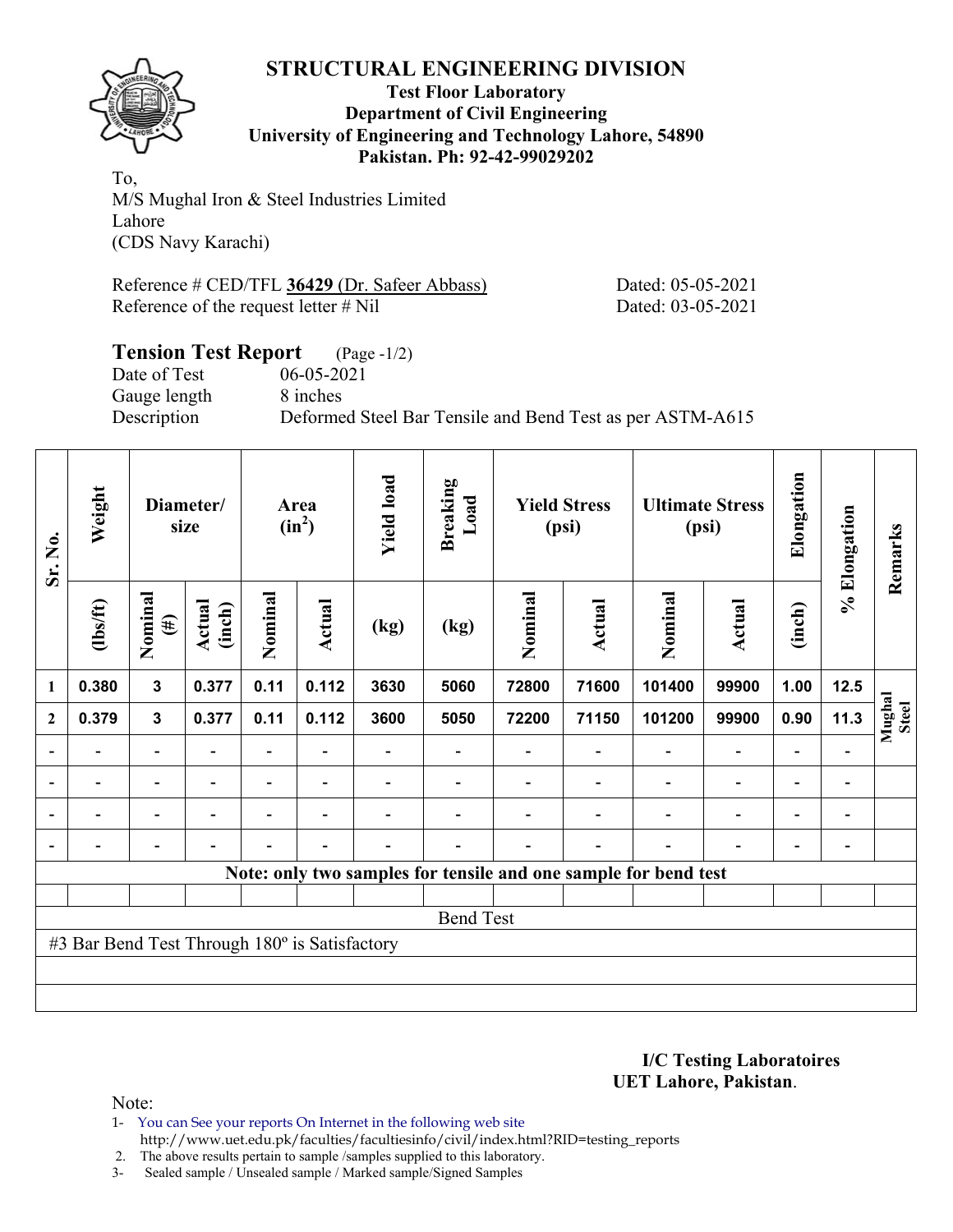

### **Test Floor Laboratory Department of Civil Engineering University of Engineering and Technology Lahore, 54890 Pakistan. Ph: 92-42-99029202**

To, M/S Mughal Iron & Steel Industries Limited Lahore (CDS Navy Omara)

Reference # CED/TFL **36429** (Dr. Safeer Abbass) Dated: 05-05-2021 Reference of the request letter # Nil Dated: 03-05-2021

### **Tension Test Report** (Page -2/2) Date of Test 06-05-2021 Gauge length 8 inches Description Deformed Steel Bar Tensile and Bend Test as per ASTM-A615

| Sr. No.                  | Weight<br>Diameter/<br>size                   |                          |                          |                | Area<br>$(in^2)$         |      | <b>Yield load</b><br><b>Breaking</b><br>Load |         | <b>Yield Stress</b><br>(psi) |                                                                 | <b>Ultimate Stress</b><br>(psi) | Elongation                   | % Elongation                 | Remarks                |
|--------------------------|-----------------------------------------------|--------------------------|--------------------------|----------------|--------------------------|------|----------------------------------------------|---------|------------------------------|-----------------------------------------------------------------|---------------------------------|------------------------------|------------------------------|------------------------|
|                          | $\frac{2}{10}$                                | Nominal<br>$\tag{H}$     | Actual<br>(inch)         | Nominal        | <b>Actual</b>            | (kg) | (kg)                                         | Nominal | Actual                       | Nominal                                                         | <b>Actual</b>                   | (inch)                       |                              |                        |
| $\mathbf{1}$             | 0.381                                         | $\mathbf{3}$             | 0.377                    | 0.11           | 0.112                    | 3640 | 5020                                         | 73000   | 71710                        | 100600                                                          | 98900                           | 1.20                         | 15.0                         |                        |
| $\boldsymbol{2}$         | 0.380                                         | $\mathbf{3}$             | 0.377                    | 0.11           | 0.112                    | 3680 | 5100                                         | 73800   | 72550                        | 102200                                                          | 100600                          | 1.20                         | 15.0                         | Mughal<br><b>Steel</b> |
| $\blacksquare$           |                                               | $\blacksquare$           |                          |                |                          |      |                                              |         |                              |                                                                 |                                 |                              |                              |                        |
| $\overline{\phantom{a}}$ | $\blacksquare$                                | $\overline{\phantom{a}}$ | $\overline{\phantom{0}}$ |                | $\overline{\phantom{a}}$ |      |                                              |         |                              |                                                                 | $\overline{\phantom{a}}$        | $\qquad \qquad \blacksquare$ | $\qquad \qquad \blacksquare$ |                        |
| $\overline{\phantom{0}}$ |                                               | $\overline{a}$           |                          | $\overline{a}$ | $\overline{\phantom{0}}$ |      |                                              |         |                              |                                                                 | $\overline{\phantom{0}}$        | $\overline{\phantom{0}}$     | $\overline{a}$               |                        |
| $\blacksquare$           |                                               | $\overline{a}$           | $\overline{\phantom{0}}$ | $\overline{a}$ | $\blacksquare$           |      |                                              |         | $\overline{\phantom{0}}$     | $\blacksquare$                                                  | $\overline{\phantom{0}}$        | $\overline{\phantom{0}}$     |                              |                        |
|                          |                                               |                          |                          |                |                          |      |                                              |         |                              | Note: only two samples for tensile and one sample for bend test |                                 |                              |                              |                        |
|                          |                                               |                          |                          |                |                          |      |                                              |         |                              |                                                                 |                                 |                              |                              |                        |
|                          |                                               |                          |                          |                |                          |      | <b>Bend Test</b>                             |         |                              |                                                                 |                                 |                              |                              |                        |
|                          | #3 Bar Bend Test Through 180° is Satisfactory |                          |                          |                |                          |      |                                              |         |                              |                                                                 |                                 |                              |                              |                        |
|                          |                                               |                          |                          |                |                          |      |                                              |         |                              |                                                                 |                                 |                              |                              |                        |
|                          |                                               |                          |                          |                |                          |      |                                              |         |                              |                                                                 |                                 |                              |                              |                        |

**I/C Testing Laboratoires UET Lahore, Pakistan**.

Note:

1- You can See your reports On Internet in the following web site http://www.uet.edu.pk/faculties/facultiesinfo/civil/index.html?RID=testing\_reports

2. The above results pertain to sample /samples supplied to this laboratory.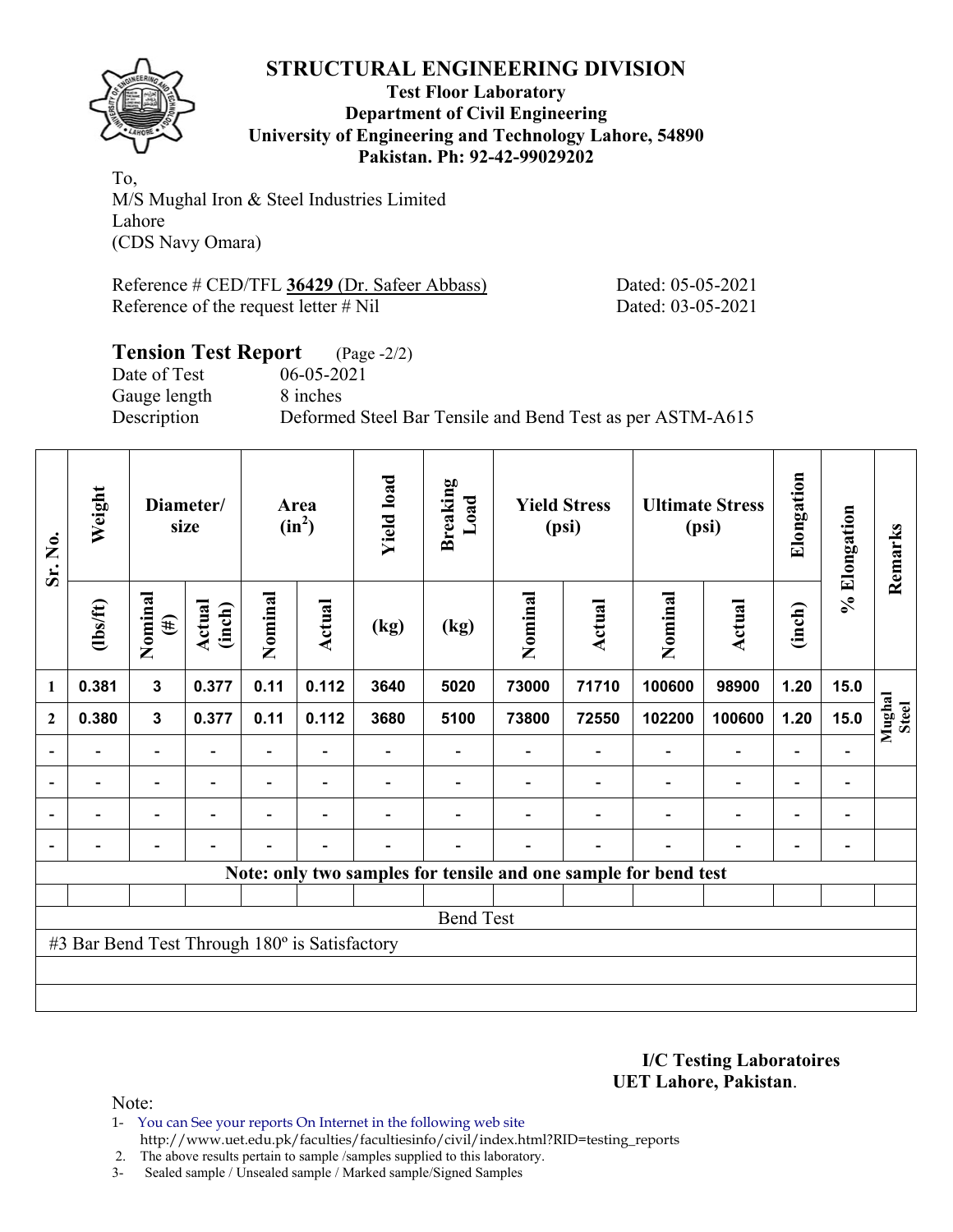

### **Test Floor Laboratory Department of Civil Engineering University of Engineering and Technology Lahore, 54890 Pakistan. Ph: 92-42-99029202**

To, Construction Manager Zameen Quadrangle (Construction of Zameen Quadrangle at Plot no.49, Gulberg-V, Zafar Ali Road, Lahore.

| Reference $\#$ CED/TFL 36433 (Dr. Qasim Khan)        | Dated: 06-05-2021 |
|------------------------------------------------------|-------------------|
| Reference of the request letter $\# ZD/ZQ/PLING/001$ | Dated: 06-05-2021 |

# **Tension Test Report** (Page -1/1)

Date of Test 06-05-2021 Gauge length 8 inches

Description Deformed Steel Bar Tensile and Bend Test as per ASTM-A615

| Sr. No.        | Weight                                        | Diameter/<br>size        |                          | Area<br>$(in^2)$         |                          | <b>Yield load</b> | <b>Breaking</b><br>Load | <b>Yield Stress</b><br>(psi) |                          |                                                                 | <b>Ultimate Stress</b><br>(psi) |                          | % Elongation             | Remarks |
|----------------|-----------------------------------------------|--------------------------|--------------------------|--------------------------|--------------------------|-------------------|-------------------------|------------------------------|--------------------------|-----------------------------------------------------------------|---------------------------------|--------------------------|--------------------------|---------|
|                | $\frac{2}{10}$                                | Nominal<br>$(\#)$        | Actual<br>(inch)         | Nominal                  | <b>Actual</b>            | (kg)              | (kg)                    | Nominal                      | Actual                   | Nominal                                                         | <b>Actual</b>                   | (inch)                   |                          |         |
| $\mathbf{1}$   | 0.396                                         | $\mathbf{3}$             | 0.385                    | 0.11                     | 0.117                    | 3400              | 5000                    | 68200                        | 64310                    | 100200                                                          | 94600                           | 1.20                     | 15.0                     |         |
| $\mathbf{2}$   | 0.402                                         | $\mathbf{3}$             | 0.388                    | 0.11                     | 0.118                    | 3400              | 5000                    | 68200                        | 63360                    | 100200                                                          | 93200                           | 1.10                     | 13.8                     |         |
| $\overline{a}$ | -                                             | $\overline{\phantom{a}}$ |                          |                          |                          |                   |                         |                              | $\overline{\phantom{a}}$ |                                                                 | $\overline{\phantom{a}}$        | $\overline{\phantom{0}}$ | $\blacksquare$           |         |
| $\overline{a}$ | -                                             | $\overline{\phantom{a}}$ | $\overline{\phantom{0}}$ | $\overline{\phantom{0}}$ | $\overline{\phantom{a}}$ |                   |                         |                              | $\overline{\phantom{a}}$ | $\overline{\phantom{0}}$                                        | $\overline{a}$                  | $\overline{\phantom{0}}$ | $\overline{\phantom{a}}$ |         |
| $\blacksquare$ | $\overline{\phantom{0}}$                      | Ξ.                       | ۰                        | $\overline{\phantom{0}}$ | $\overline{\phantom{0}}$ |                   |                         |                              |                          | $\overline{\phantom{0}}$                                        | $\blacksquare$                  | $\overline{\phantom{0}}$ | $\blacksquare$           |         |
|                |                                               | $\overline{\phantom{0}}$ | $\overline{\phantom{a}}$ | $\blacksquare$           | $\blacksquare$           |                   |                         |                              | $\overline{\phantom{a}}$ | $\overline{\phantom{0}}$                                        |                                 | ۰                        |                          |         |
|                |                                               |                          |                          |                          |                          |                   |                         |                              |                          | Note: only two samples for tensile and one sample for bend test |                                 |                          |                          |         |
|                |                                               |                          |                          |                          |                          |                   |                         |                              |                          |                                                                 |                                 |                          |                          |         |
|                |                                               |                          |                          |                          |                          |                   | <b>Bend Test</b>        |                              |                          |                                                                 |                                 |                          |                          |         |
|                | #3 Bar Bend Test Through 180° is Satisfactory |                          |                          |                          |                          |                   |                         |                              |                          |                                                                 |                                 |                          |                          |         |
|                |                                               |                          |                          |                          |                          |                   |                         |                              |                          |                                                                 |                                 |                          |                          |         |
|                |                                               |                          |                          |                          |                          |                   |                         |                              |                          |                                                                 |                                 |                          |                          |         |

**I/C Testing Laboratoires UET Lahore, Pakistan**.

- 1- You can See your reports On Internet in the following web site http://www.uet.edu.pk/faculties/facultiesinfo/civil/index.html?RID=testing\_reports
- 2. The above results pertain to sample /samples supplied to this laboratory.
- 3- Sealed sample / Unsealed sample / Marked sample/Signed Samples